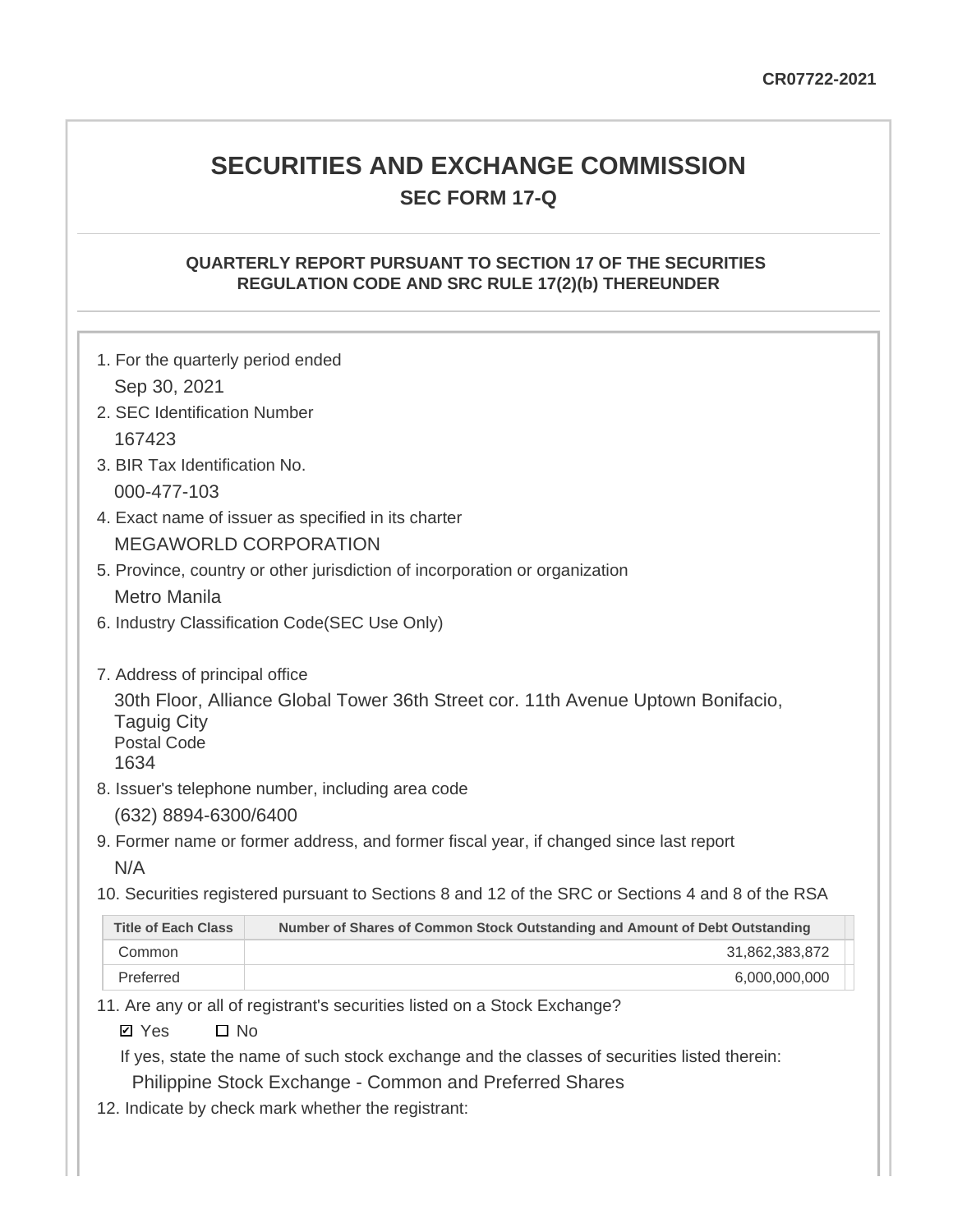| (a) has filed all reports required to be filed by Section 17 of the SRC and SRC Rule 17 thereunder<br>or Sections 11 of the RSA and RSA Rule 11(a)-1 thereunder, and Sections 26 and 141 of the<br>Corporation Code of the Philippines, during the preceding twelve (12) months (or for such shorter<br>period that the registrant was required to file such reports) |                    |                                                                                                                                                    |                                                                                                                                                                                                                                                                                                                                                                                                                          |  |  |  |  |
|-----------------------------------------------------------------------------------------------------------------------------------------------------------------------------------------------------------------------------------------------------------------------------------------------------------------------------------------------------------------------|--------------------|----------------------------------------------------------------------------------------------------------------------------------------------------|--------------------------------------------------------------------------------------------------------------------------------------------------------------------------------------------------------------------------------------------------------------------------------------------------------------------------------------------------------------------------------------------------------------------------|--|--|--|--|
| <b>Ø</b> Yes                                                                                                                                                                                                                                                                                                                                                          | $\square$ No       |                                                                                                                                                    |                                                                                                                                                                                                                                                                                                                                                                                                                          |  |  |  |  |
|                                                                                                                                                                                                                                                                                                                                                                       |                    | (b) has been subject to such filing requirements for the past ninety (90) days                                                                     |                                                                                                                                                                                                                                                                                                                                                                                                                          |  |  |  |  |
| <b>Ø</b> Yes                                                                                                                                                                                                                                                                                                                                                          | $\square$ No       |                                                                                                                                                    |                                                                                                                                                                                                                                                                                                                                                                                                                          |  |  |  |  |
| the Corporate Information Officer of the disclosing party.                                                                                                                                                                                                                                                                                                            |                    |                                                                                                                                                    | The Exchange does not warrant and holds no responsibility for the veracity of the facts and representations contained in all corporate<br>disclosures, including financial reports. All data contained herein are prepared and submitted by the disclosing party to the Exchange,<br>and are disseminated solely for purposes of information. Any questions on the data contained herein should be addressed directly to |  |  |  |  |
|                                                                                                                                                                                                                                                                                                                                                                       |                    | <b>MEGAWORLD</b>                                                                                                                                   |                                                                                                                                                                                                                                                                                                                                                                                                                          |  |  |  |  |
|                                                                                                                                                                                                                                                                                                                                                                       |                    | <b>Megaworld Corporation</b><br><b>MEG</b>                                                                                                         |                                                                                                                                                                                                                                                                                                                                                                                                                          |  |  |  |  |
|                                                                                                                                                                                                                                                                                                                                                                       |                    | <b>PSE Disclosure Form 17-2 - Quarterly Report</b><br>References: SRC Rule 17 and<br><b>Sections 17.2 and 17.8 of the Revised Disclosure Rules</b> |                                                                                                                                                                                                                                                                                                                                                                                                                          |  |  |  |  |
| For the period ended                                                                                                                                                                                                                                                                                                                                                  | Sep 30, 2021       |                                                                                                                                                    |                                                                                                                                                                                                                                                                                                                                                                                                                          |  |  |  |  |
| <b>Currency (indicate</b><br>units, if applicable)                                                                                                                                                                                                                                                                                                                    | Php (In Thousands) |                                                                                                                                                    |                                                                                                                                                                                                                                                                                                                                                                                                                          |  |  |  |  |
| <b>Balance Sheet</b>                                                                                                                                                                                                                                                                                                                                                  |                    |                                                                                                                                                    |                                                                                                                                                                                                                                                                                                                                                                                                                          |  |  |  |  |
|                                                                                                                                                                                                                                                                                                                                                                       |                    | <b>Period Ended</b>                                                                                                                                | <b>Fiscal Year Ended (Audited)</b>                                                                                                                                                                                                                                                                                                                                                                                       |  |  |  |  |
|                                                                                                                                                                                                                                                                                                                                                                       |                    | Sep 30, 2021                                                                                                                                       | Dec 31, 2020                                                                                                                                                                                                                                                                                                                                                                                                             |  |  |  |  |
| <b>Current Assets</b>                                                                                                                                                                                                                                                                                                                                                 |                    | 204,784,679                                                                                                                                        | 210,673,607                                                                                                                                                                                                                                                                                                                                                                                                              |  |  |  |  |
| <b>Total Assets</b>                                                                                                                                                                                                                                                                                                                                                   |                    | 377,552,957                                                                                                                                        | 375,690,420                                                                                                                                                                                                                                                                                                                                                                                                              |  |  |  |  |
| <b>Current Liabilities</b>                                                                                                                                                                                                                                                                                                                                            |                    | 61,275,951                                                                                                                                         | 72,720,150                                                                                                                                                                                                                                                                                                                                                                                                               |  |  |  |  |
| <b>Total Liabilities</b><br><b>Retained</b>                                                                                                                                                                                                                                                                                                                           |                    | 165,766,336<br>139,965,866                                                                                                                         | 163,159,940<br>131,464,174                                                                                                                                                                                                                                                                                                                                                                                               |  |  |  |  |
| Earnings/(Deficit)                                                                                                                                                                                                                                                                                                                                                    |                    |                                                                                                                                                    |                                                                                                                                                                                                                                                                                                                                                                                                                          |  |  |  |  |
| <b>Stockholders' Equity</b>                                                                                                                                                                                                                                                                                                                                           |                    | 211,786,621                                                                                                                                        | 212,530,480                                                                                                                                                                                                                                                                                                                                                                                                              |  |  |  |  |
| <b>Stockholders' Equity - Parent</b>                                                                                                                                                                                                                                                                                                                                  |                    | 184,282,177                                                                                                                                        | 185,464,231                                                                                                                                                                                                                                                                                                                                                                                                              |  |  |  |  |
| <b>Book Value per Share</b>                                                                                                                                                                                                                                                                                                                                           |                    | 5.86                                                                                                                                               | 5.89                                                                                                                                                                                                                                                                                                                                                                                                                     |  |  |  |  |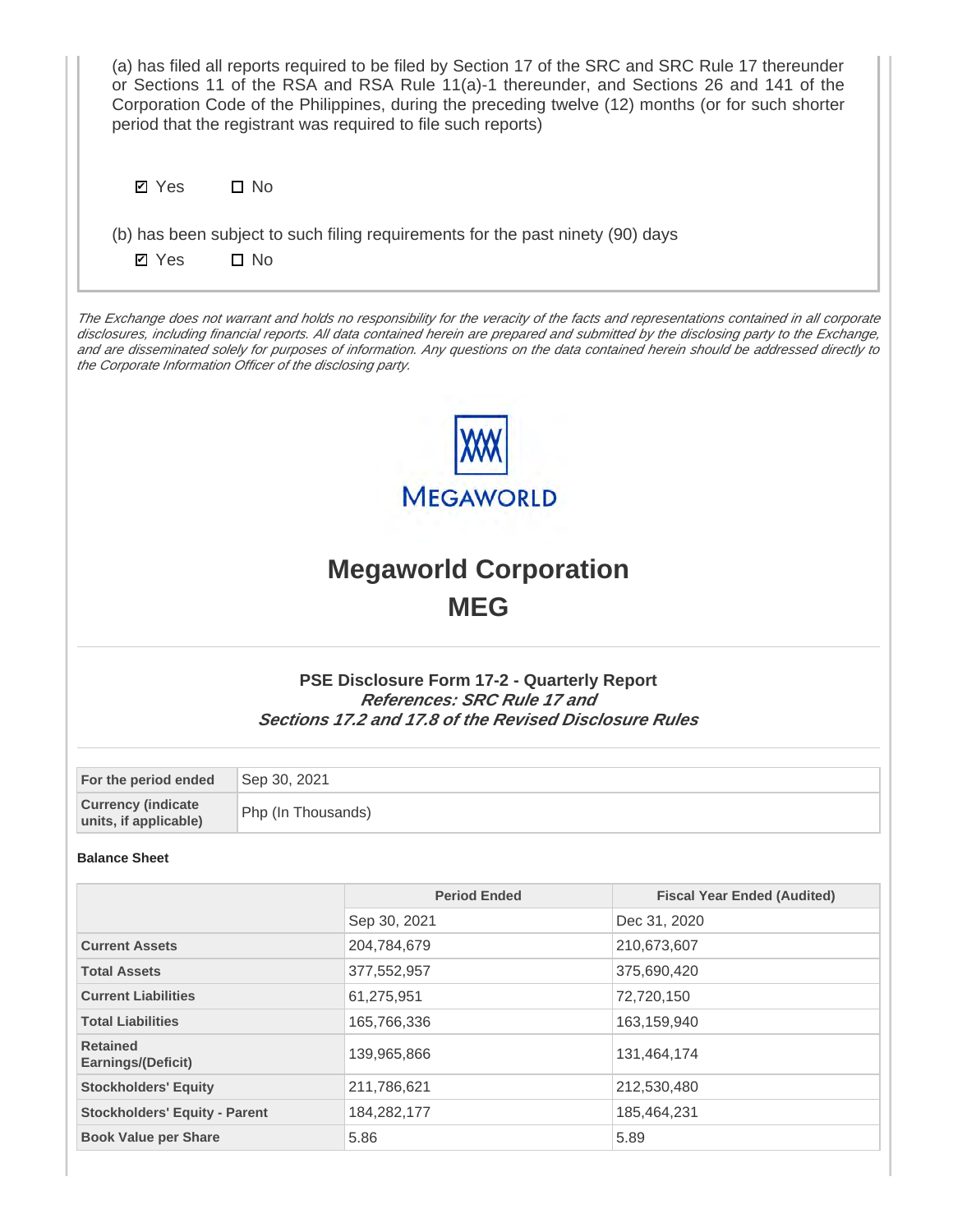#### **Income Statement**

|                                                                     | <b>Current Year</b><br>(3 Months) | <b>Previous Year</b><br>(3 Months) | <b>Current Year-To-Date</b> | <b>Previous Year-To-Date</b> |
|---------------------------------------------------------------------|-----------------------------------|------------------------------------|-----------------------------|------------------------------|
| <b>Gross Revenue</b>                                                | 13,488,480                        | 8,364,924                          | 34,047,594                  | 30,815,411                   |
| <b>Gross Expense</b>                                                | 8,799,032                         | 5,700,306                          | 22,430,730                  | 20,228,229                   |
| <b>Non-Operating Income</b>                                         | 979,721                           | 1,259,592                          | 2,822,755                   | 2,603,805                    |
| Non-Operating<br><b>Expense</b>                                     | 1,594,514                         | 981,601                            | 3,663,854                   | 2,304,089                    |
| Income/(Loss) Before<br><b>Tax</b>                                  | 4,074,655                         | 2,942,609                          | 10,775,765                  | 10,886,898                   |
| <b>Income Tax Expense</b>                                           | 815,790                           | 711,886                            | 2,160,836                   | 2,773,981                    |
| Net Income/(Loss) After<br><b>Tax</b>                               | 3,258,865                         | 2,230,723                          | 8,614,929                   | 8,112,917                    |
| <b>Net Income Attributable</b><br>to<br><b>Parent Equity Holder</b> | 3,150,836                         | 2,010,384                          | 8,158,349                   | 7,415,798                    |
| Earnings/(Loss) Per<br><b>Share</b><br>(Basic)                      | 0.1                               | 0.06                               | 0.25                        | 0.22                         |
| Earnings/(Loss) Per<br><b>Share</b><br>(Diluted)                    | 0.1                               | 0.06                               | 0.25                        | 0.22                         |

|                                          | <b>Current Year (Trailing 12 months)</b> | <b>Previous Year (Trailing 12 months)</b> |
|------------------------------------------|------------------------------------------|-------------------------------------------|
| <b>Earnings/(Loss) Per Share (Basic)</b> | 0.32                                     | 0.37                                      |
| Earnings/(Loss) Per Share (Diluted)      | 0.32                                     | 0.37                                      |

#### **Other Relevant Information**

None

#### **Filed on behalf by:**

| <b>Name</b>        | Anna Michelle Llovido |
|--------------------|-----------------------|
| <b>Designation</b> | Corporate Secretary   |
|                    |                       |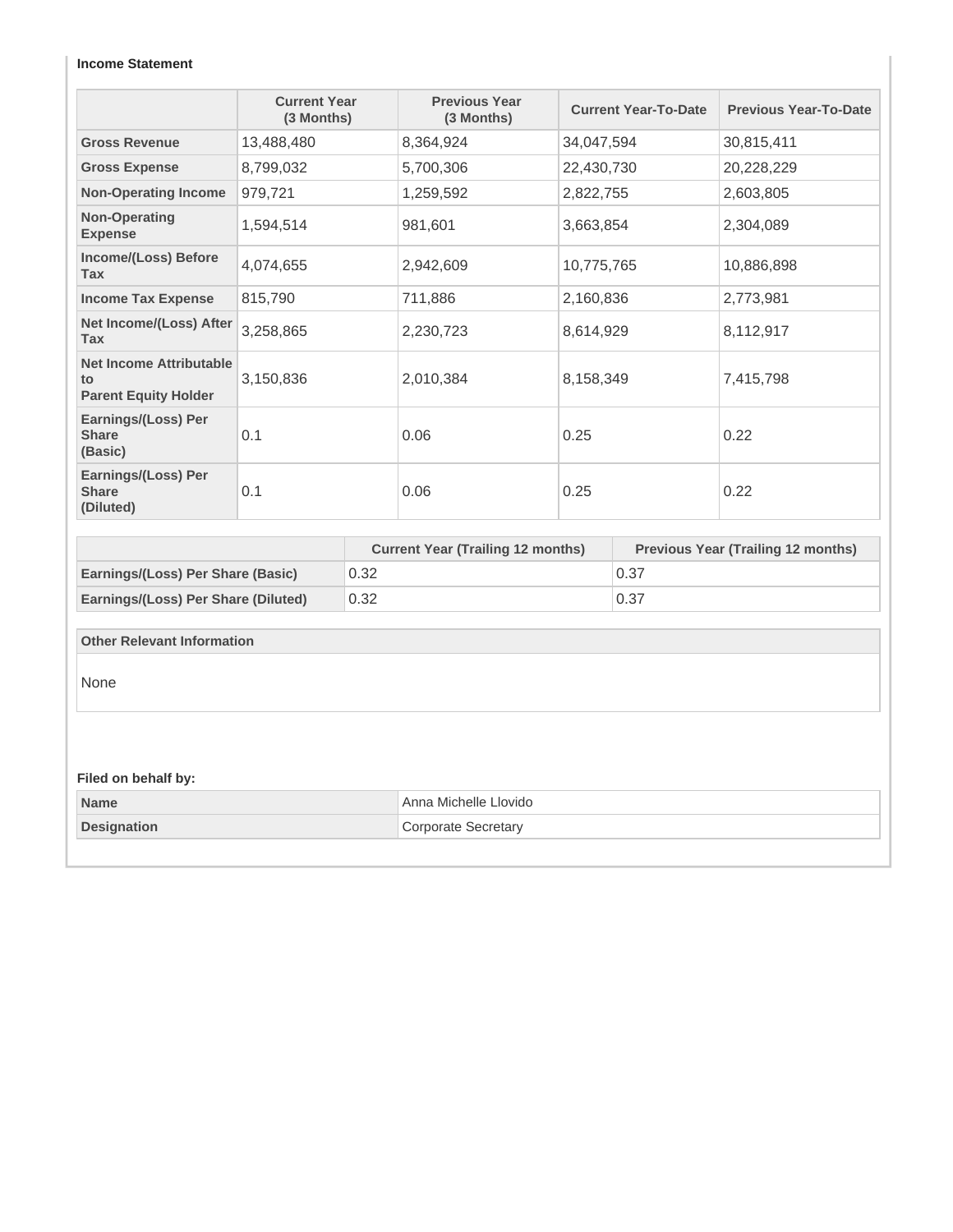#### **SECURITIES AND EXCHANGE COMMISSION**

#### **SEC FORM 17-Q**

#### **QUARTERLY REPORT PURSUANT TO SECTION 17 OF THE SECURITIES REGULATION CODE AND SRC RULE 17(2)(b) THEREUNDER**

- 1. For the quarterly period ended **30 September 2021**
- 2. Commission Identification Number: **167423** 3. BIR Tax Identification No.: **000-477-103**
- 4. **MEGAWORLD CORPORATION**  Exact name of issuer as specified in its charter
- 5. **Metro Manila**  Province, Country or other jurisdiction of incorporation or organization
- 6. (SEC Use Only) Industry Classification Code
- 7. **30th Floor, Alliance Global Tower 36th Street cor. 11th Avenue Uptown Bonifacio, Taguig City 1634** Address of issuer's principal office
- 8. **(632) 8894-6300/6400**  Issuer's telephone number, including area code
- 9. Securities registered pursuant to Sections 8 and 12 of the Code, or Sections 4 and 8 of the RSA

| Title of Each Class | Number of Shares of Stock Outstanding |
|---------------------|---------------------------------------|
|                     |                                       |

**Common 31,862,383,872 Preferred 6,000,000,000 Total 37,862,383,872**

10. Are any or all of the securities listed on a Stock Exchange?

 **Yes [X] No [ ]**

If yes, state the name of such Stock Exchange and the class/es of securities listed therein:

#### **The shares of common stock of the Company are listed on the Philippine Stock Exchange.**

- 11. Indicate by check mark whether the registrant:
	- (a) has filed all reports required to be filed by Section 17 of the Code and SRC Rule 17 thereunder or Section 11 of the RSA and RSA Rule 11(a)-1 thereunder, and Sections 26 and 141 of The Corporation Code of the Philippines, during the preceding twelve (12) months (or for such shorter period the registrant was required to file such reports).

**Yes [X] No [ ]**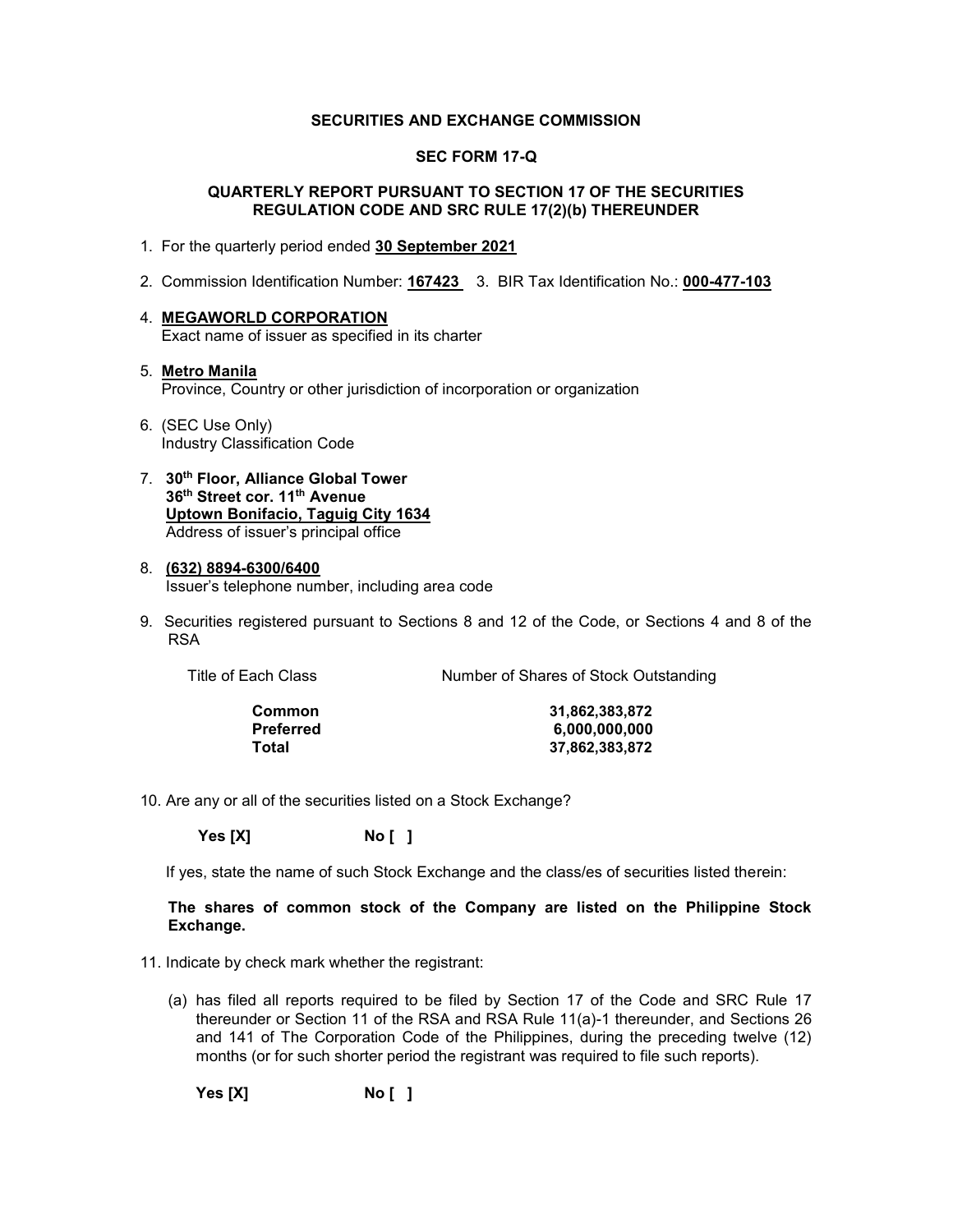(b) has been subject to such filing requirements for the past ninety (90) days.

**Yes [X]** No [ ]

#### **PART I - FINANCIAL INFORMATION**

Item 1. Financial Statements

Interim financial statements are attached as Exhibits 1 to 5 hereof and incorporated herein by reference:

- Exhibit 1 Consolidated Statements of Financial Position as of December 31, 2020 and September 30, 2021
- Exhibit 2 Consolidated Statements of Income for the periods ended September 30, 2021 and September 30, 2020
- Exhibit 3 Consolidated Statements of Changes in Equity as of September 30, 2021 and September 30, 2020
- Exhibit 4 Consolidated Statements of Cash Flow as of September 30, 2021 and September 30, 2020
- Exhibit 5 Notes to Interim Consolidated Financial Statements
- Item 2. Management's Discussion and Analysis of Results of Operations and Financial Condition

Please refer to Exhibit 6 hereof.

Item 3. Aging of Accounts Receivables

Please refer to Exhibit 7 hereof.

Item 4. Schedule of Financial Soundness Indicators

Please refer to Exhibit 8 hereof.

#### **PART II – OTHER INFORMATION**

The Company is not in possession of information which has not been previously reported in a report on SEC Form 17-C and with respect to which a report on SEC Form 17-C is required to be filed.

#### **SIGNATURE**

Pursuant to the requirements of the Securities Regulation Code, the issuer has duly caused this report to be signed on its behalf by the undersigned thereunto duly authorized.

# **MEGAWORLD CORPORATION**

*<u>Issuer</u> Issuer* **Issuer** 

By:

 **DR. FRANCISCO C. CANUTO** Treasurer (Principal Financial Officer) and Duly Authorized Officer November 10, 2021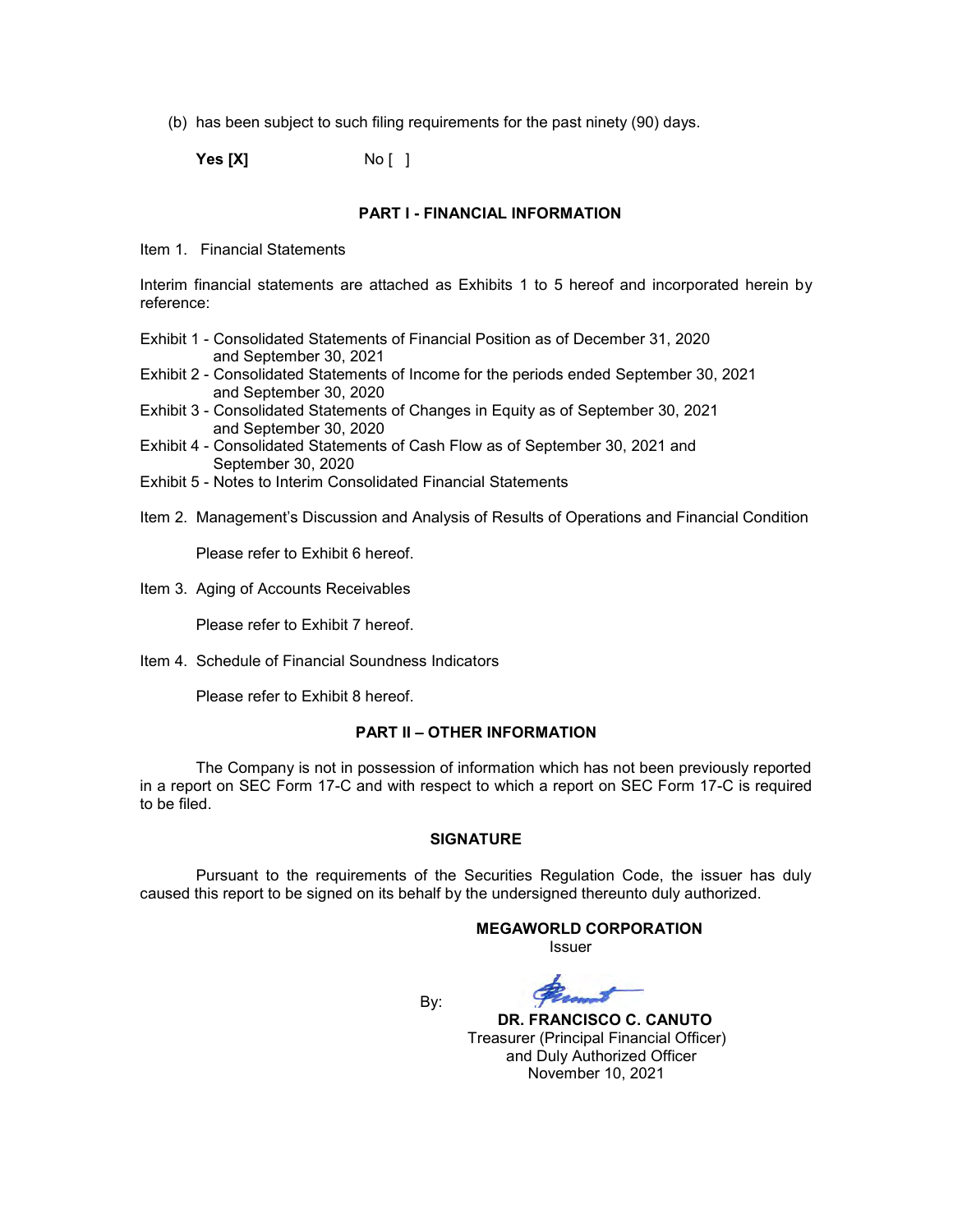# **EXHIBIT 1**

## **MEGAWORLD CORPORATION AND SUBSIDIARIES INTERIM CONSOLIDATED STATEMENTS OF FINANCIAL POSITION (In thousand pesos)**

|                                              |           | Unaudited<br>September 30, 2021 |              | Audited           |
|----------------------------------------------|-----------|---------------------------------|--------------|-------------------|
|                                              |           |                                 |              | December 31, 2020 |
| <b>ASSETS</b>                                |           |                                 |              |                   |
| <b>CURRENT ASSETS</b>                        |           |                                 |              |                   |
| Cash and cash equivalents                    | ${\bf P}$ | 28,880,700                      | $\, {\bf P}$ | 40,166,756        |
| Trade and other receivables - net            |           | 32,812,815                      |              | 31,576,137        |
| Contract assets                              |           | 12,612,096                      |              | 13,265,243        |
| Inventories                                  |           | 109,584,560                     |              | 106,134,963       |
| Advances to contractors and suppliers        |           | 12,439,685                      |              | 11,659,295        |
| Prepayments and other current assets         |           | 8,454,823                       |              | 7,871,213         |
| <b>Total Current Assets</b>                  |           | 204,784,679                     |              | 210,673,607       |
| <b>NON-CURRENT ASSETS</b>                    |           |                                 |              |                   |
| Trade and other receivables - net            |           | 14,640,362                      |              | 12,261,216        |
| Contract assets                              |           | 8,086,664                       |              | 6,115,484         |
| Advances to contractors and suppliers        |           | 2,583,489                       |              | 3,871,630         |
| Advances to landowners and joint operators   |           | 11, 145, 733                    |              | 7,513,380         |
| Financial assets at fair value through other |           |                                 |              |                   |
| comprehensive income                         |           | 4,948,060                       |              | 4,174,887         |
| Investments in associates -net               |           | 2,971,366                       |              | 3,443,097         |
| Investment properties - net                  |           | 117,266,852                     |              | 114,982,489       |
| Property and equipment - net                 |           | 6,565,684                       |              | 6,719,600         |
| Deferred tax assets - net                    |           | 359,871                         |              | 339,877           |
| Other non-current assets - net               |           | 4,200,197                       |              | 5,595,153         |
| <b>Total Non-current Assets</b>              |           | 172,768,278                     |              | 165,016,813       |
| <b>TOTAL ASSETS</b>                          | ${\bf P}$ | 377,552,957                     | P            | 375,690,420       |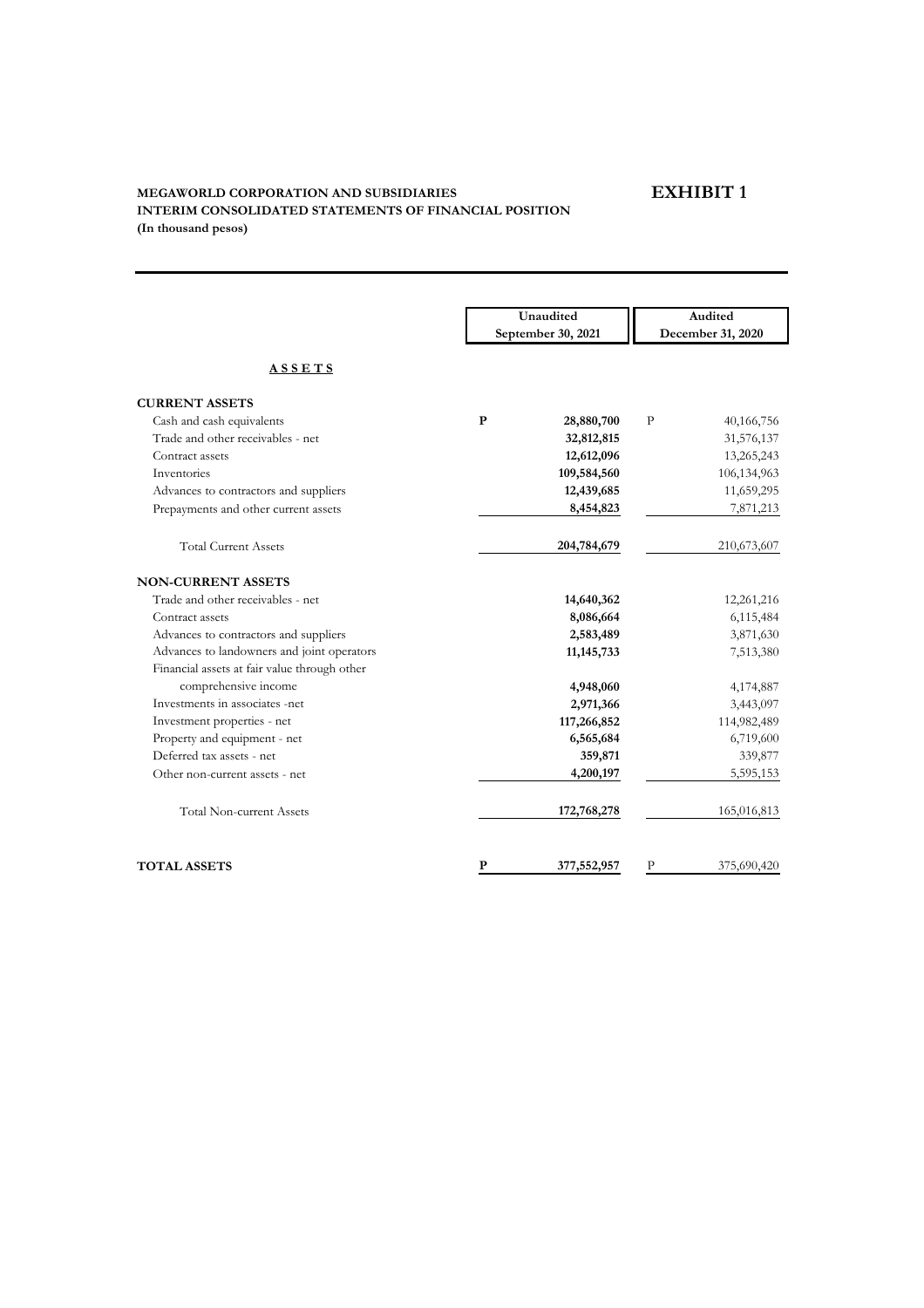|                                                         |              | Unaudited          |                   | Audited     |  |
|---------------------------------------------------------|--------------|--------------------|-------------------|-------------|--|
|                                                         |              | September 30, 2021 | December 31, 2020 |             |  |
| <b>LIABILITIES AND EQUITY</b>                           |              |                    |                   |             |  |
| <b>CURRENT LIABILITIES</b>                              |              |                    |                   |             |  |
| Interest-bearing loans and borrowings                   | ${\bf P}$    | 12,361,251         | $\mathbf{P}$      | 21,037,756  |  |
| Trade and other payables                                |              | 23,591,706         |                   | 23,331,958  |  |
| Contract liabilities                                    |              | 2,514,312          |                   | 2,647,780   |  |
| Customers' deposits                                     |              | 10,076,823         |                   | 11,719,861  |  |
| Redeemable preferred shares                             |              | 251,598            |                   | 251,598     |  |
| Advances from associates and other related parties      |              | 2,651,708          |                   | 2,683,950   |  |
| Income tax payable                                      |              | 20,133             |                   | 170,557     |  |
| Other current liabilities                               |              | 9,808,420          |                   | 10,876,690  |  |
| <b>Total Current Liabilities</b>                        |              | 61,275,951         |                   | 72,720,150  |  |
| <b>NON-CURRENT LIABILITIES</b>                          |              |                    |                   |             |  |
| Interest-bearing loans and borrowings                   |              | 35,074,622         |                   | 24,540,410  |  |
| Bonds payable                                           |              | 41,379,355         |                   | 40,282,856  |  |
| Contract liabilities                                    |              | 3,731,589          |                   | 3,195,849   |  |
| Customers' deposits                                     |              | 3,565,683          |                   | 2,968,470   |  |
| Redeemable preferred shares                             |              | 251,598            |                   | 251,598     |  |
| Deferred tax liabilities - net                          |              | 12,752,826         |                   | 11,563,426  |  |
| Retirement benefit obligation                           |              | 789,885            |                   | 819,756     |  |
| Other non-current liabilities                           |              | 6,944,827          |                   | 6,817,425   |  |
| Total Non-current Liabilities                           |              | 104,490,385        |                   | 90,439,790  |  |
| <b>Total Liabilities</b>                                |              | 165,766,336        |                   | 163,159,940 |  |
| <b>EQUITY</b>                                           |              |                    |                   |             |  |
| Total equity attributable to the Company's shareholders |              | 184,282,177        |                   | 185,464,231 |  |
| Non-controlling interests                               |              | 27,504,444         |                   | 27,066,249  |  |
| <b>Total Equity</b>                                     |              | 211,786,621        |                   | 212,530,480 |  |
| TOTAL LIABILITIES AND EQUITY                            | $\mathbf{P}$ | 377,552,957        | $\mathbf{P}$      | 375,690,420 |  |

**-2-**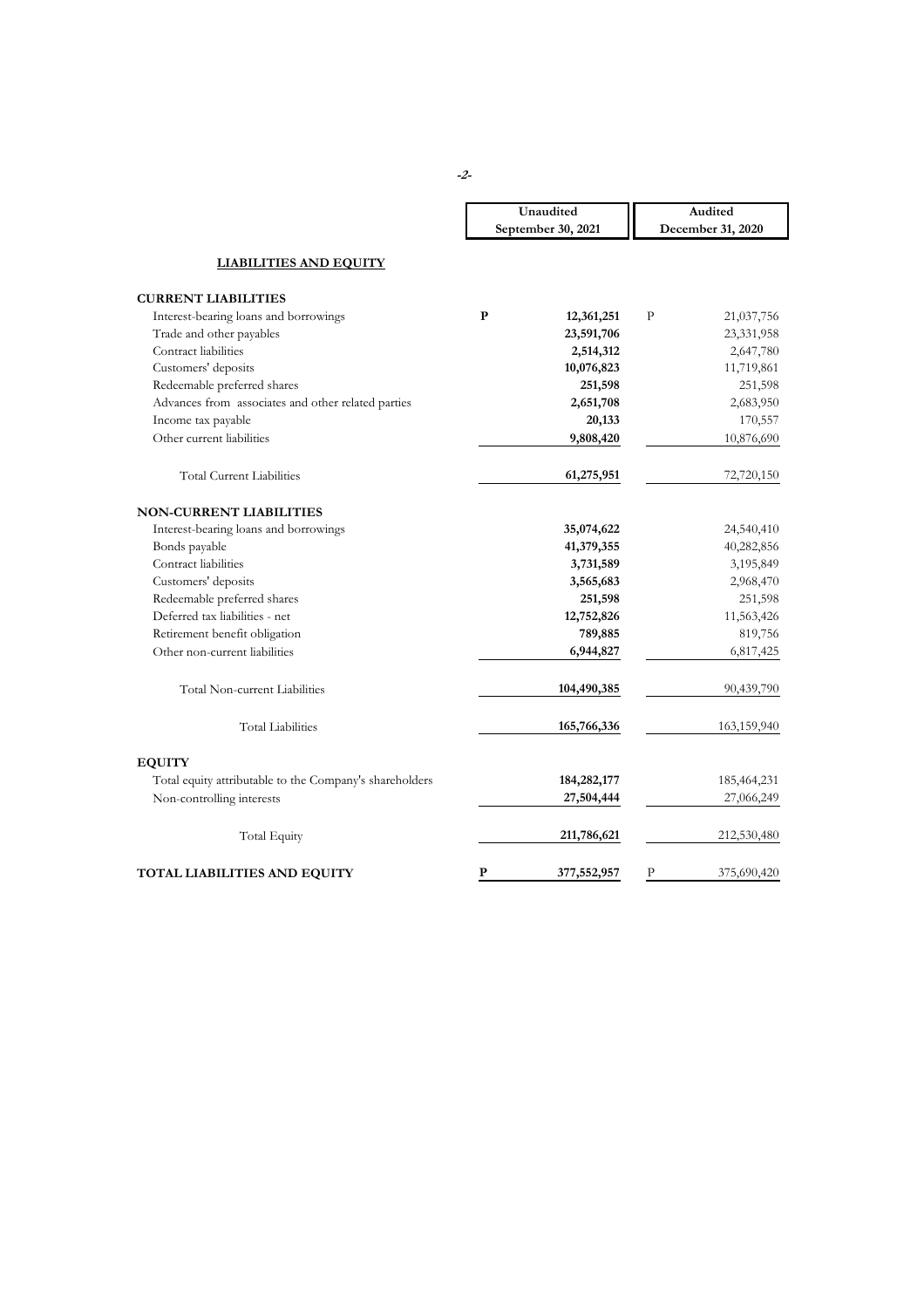## **MEGAWORLD CORPORATION AND SUBSIDIARIES INTERIM CONSOLIDATED STATEMENTS OF INCOME (In thousand pesos, except earnings per share)**

|                                    |           | 2021 Unaudited<br>Jul 1 - Sep 30 |             | 2021 Unaudited<br><b>Jan 1-Sep 30</b> |              | 2020 Unaudited<br>Jul 1 - Sep 30 |              | 2020 Unaudited<br>Jan 1-Sep 30 |
|------------------------------------|-----------|----------------------------------|-------------|---------------------------------------|--------------|----------------------------------|--------------|--------------------------------|
| <b>REVENUES AND INCOME</b>         |           |                                  |             |                                       |              |                                  |              |                                |
| Real estate sales                  | ${\bf P}$ | 9,614,576                        | ${\bf P}$   | 23, 147, 784                          | $\mathbf{P}$ | 4,748,497                        | $\mathbf P$  | 19,060,483                     |
| Rental income                      |           | 3,321,623                        |             | 9,623,163                             |              | 3,366,133                        |              | 10,586,743                     |
| Hotel operations                   |           | 552,281                          |             | 1,276,647                             |              | 250,294                          |              | 1,168,185                      |
| Interest and other income - net    |           | 979,721                          |             | 2,822,755                             |              | 1,259,592                        |              | 2,603,805                      |
|                                    |           | 14,468,201                       |             | 36,870,349                            |              | 9,624,516                        |              | 33,419,216                     |
| <b>COSTS AND EXPENSES</b>          |           |                                  |             |                                       |              |                                  |              |                                |
| Cost of real estate sales          |           | 5,190,830                        |             | 12,477,589                            |              | 2,719,332                        |              | 10,583,489                     |
| Hotel operations                   |           | 337,526                          |             | 776,318                               |              | 149,824                          |              | 720,174                        |
| Operating expenses                 |           | 3,270,676                        |             | 9,176,823                             |              | 2,831,150                        |              | 8,924,566                      |
| Equity in net losses of associates |           | 244,821                          |             | 471,730                               |              | 89,220                           |              | 90,609                         |
| Interest and other charges - net   |           | 1,349,693                        |             | 3, 192, 124                           |              | 892,381                          |              | 2,213,480                      |
| Tax expense                        |           | 815,790                          |             | 2,160,836                             |              | 711,886                          |              | 2,773,981                      |
|                                    |           | 11,209,336                       |             | 28,255,420                            |              | 7,393,793                        |              | 25,306,299                     |
| NET PROFIT FOR THE PERIOD          | P         | 3,258,865                        | ${\bf P}$   | 8,614,929                             | P            | 2,230,723                        | $\mathbf P$  | 8,112,917                      |
| Net profit attributable to:        |           |                                  |             |                                       |              |                                  |              |                                |
| Company's shareholders             | ${\bf P}$ | 3,150,836                        | ${\bf P}$   | 8,158,349                             | ${\bf P}$    | 2,010,384                        | ${\bf P}$    | 7,415,798                      |
| Non-controlling interests          |           | 108,029                          |             | 456,580                               |              | 220,339                          |              | 697,119                        |
|                                    | P         | 3,258,865                        | $\mathbf P$ | 8,614,929                             | $\mathbf{P}$ | 2,230,723                        | $\mathbf{P}$ | 8,112,917                      |
| <b>Earnings Per Share:</b>         |           |                                  |             |                                       |              |                                  |              |                                |
| Basic                              | ${\bf P}$ | 0.101                            | ${\bf P}$   | 0.255                                 | ${\bf p}$    | 0.063                            | P            | 0.225                          |
| Diluted                            | ${\bf P}$ | 0.100                            | ${\bf P}$   | 0.254                                 | $\, {\bf P}$ | 0.064                            | $\, {\bf P}$ | 0.225                          |

# **EXHIBIT 2**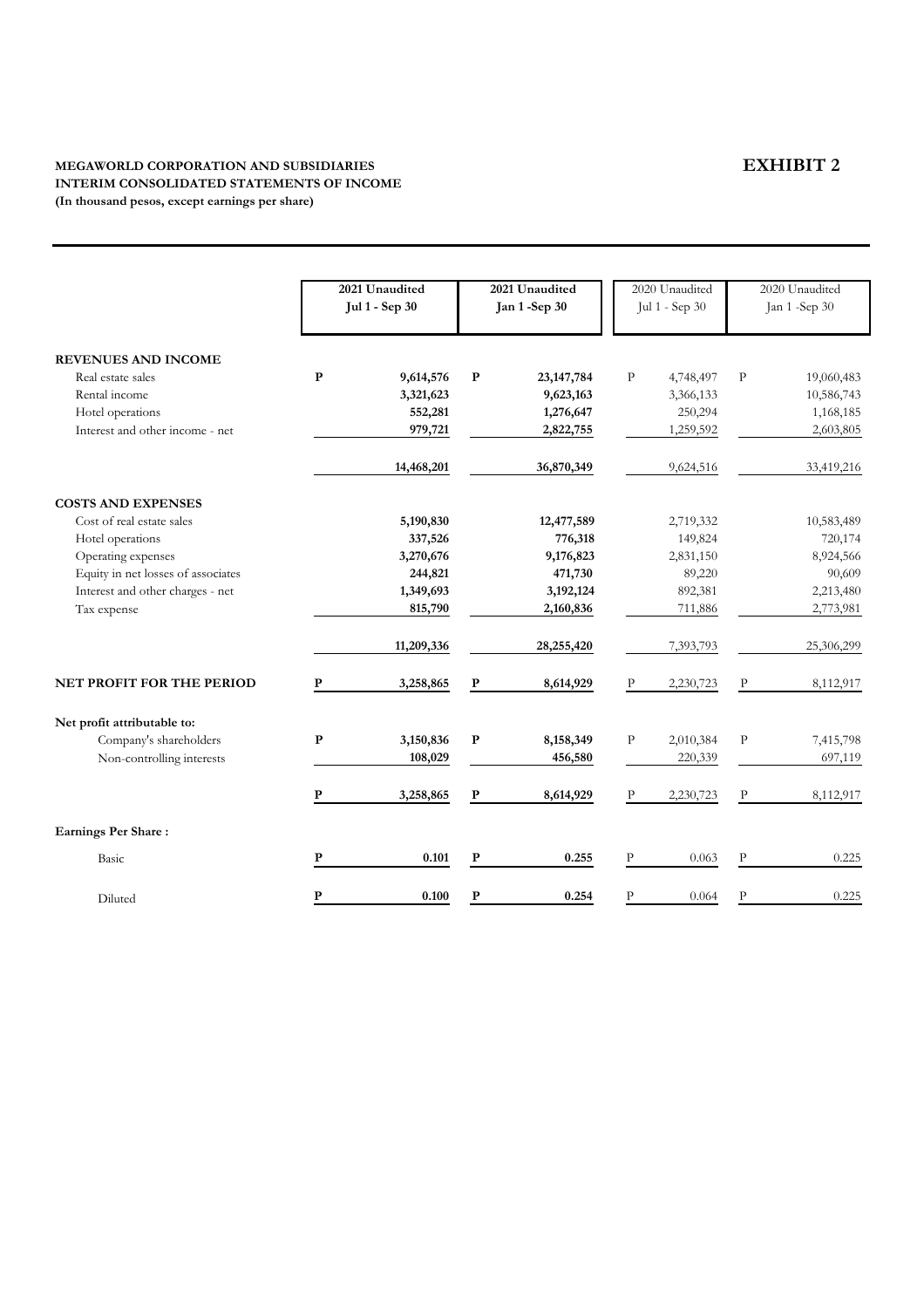## **MEGAWORLD CORPORATION AND SUBSIDIARIES INTERIM CONSOLIDATED STATEMENTS OF COMPREHENSIVE INCOME (In thousand pesos)**

|                                                                                                                          |           | 2021 Unaudited<br><b>Jul 1 - Sep 30</b> |              | 2021 Unaudited<br>Jan 1 - Sep 30 | 2020 Unaudited<br>Jul 1 - Sep 30 |           | 2020 Unaudited<br>Jan 1 - Sep 30 |           |
|--------------------------------------------------------------------------------------------------------------------------|-----------|-----------------------------------------|--------------|----------------------------------|----------------------------------|-----------|----------------------------------|-----------|
| NET PROFIT FOR THE PERIOD                                                                                                | ${\bf P}$ | 3,258,865                               | ${\bf P}$    | 8,614,929                        | $\rm P$                          | 2,230,723 | $\, {\bf P}$                     | 8,112,917 |
|                                                                                                                          |           |                                         |              |                                  |                                  |           |                                  |           |
| OTHER COMPREHENSIVE INCOME (LOSS)<br>Items that will not be reclassified<br>subsequently to consolidated profit or loss: |           |                                         |              |                                  |                                  |           |                                  |           |
| Fair value gains (loss) on financial assets at fair value<br>through other comprehensive income                          |           | 278,552                                 |              | 525,584                          |                                  | 139,344   |                                  | 394,966   |
| Items that will be reclassified<br>subsequently to consolidated profit or loss:                                          |           |                                         |              |                                  |                                  |           |                                  |           |
| Unrealized gain (loss) on cash flow hedge                                                                                |           | 13,339                                  |              | 116,620                          |                                  | 69,239    |                                  | 123,106)  |
| Exchange difference on translating foreign operations                                                                    |           | 27,693                                  |              | 43,083                           |                                  | 14,500    |                                  | 19,182    |
|                                                                                                                          |           | 41,032                                  |              | 159,703                          |                                  | 54,739    |                                  | 142,288   |
| <b>Total Other Comprehensive Income (Loss)</b>                                                                           |           | 319,584                                 |              | 685,287                          |                                  | 194,083   |                                  | 537,254   |
| TOTAL COMPREHENSIVE INCOME                                                                                               |           |                                         |              |                                  |                                  |           |                                  |           |
| <b>FOR THE PERIOD</b>                                                                                                    | ${\bf P}$ | 3,578,449                               | $\mathbf{P}$ | 9,300,216                        |                                  | 2,424,806 | $\mathbf{P}$                     | 7,575,663 |
| Total comprehensive income attributable to:                                                                              |           |                                         |              |                                  |                                  |           |                                  |           |
| Company's shareholders                                                                                                   |           | 3,467,540                               |              | 8,849,808                        |                                  | 2,200,353 |                                  | 6,974,410 |
| Non-controlling interests                                                                                                |           | 110,909                                 |              | 450,408                          |                                  | 224,453   |                                  | 601,253   |
|                                                                                                                          | ${\bf P}$ | 3,578,449                               | ${\bf P}$    | 9,300,216                        | P                                | 2,424,806 | $\mathbf{P}$                     | 7,575,663 |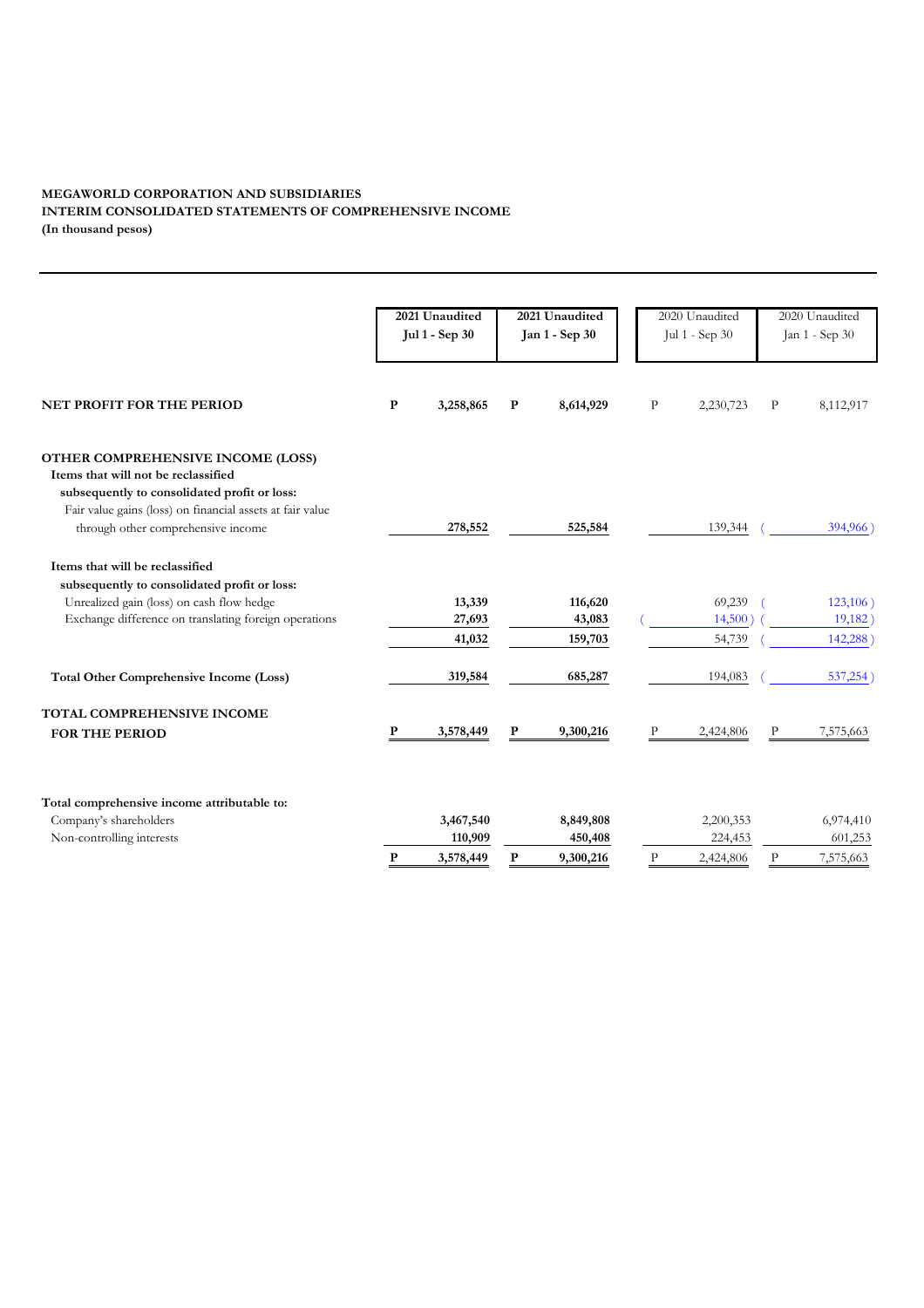## **EXHIBIT 3**

## **MEGAWORLD CORPORATION AND SUBSIDIARIES INTERIM CONSOLIDATED STATEMENTS OF CHANGES IN EQUITY (In thousand pesos)**

|                                  |           | Unaudited<br>September 30, 2021 | Unaudited<br>September 30, 2020 |               |  |
|----------------------------------|-----------|---------------------------------|---------------------------------|---------------|--|
| <b>CAPITAL STOCK</b>             | ${\bf P}$ | 32,430,866                      | $\mathbf P$                     | 32,430,866    |  |
| ADDITIONAL PAID-IN CAPITAL       |           | 16,660,844                      |                                 | 16,660,844    |  |
| <b>TREASURY SHARES - AT COST</b> |           | $1,764,347$ ) (                 |                                 | 1,300,391)    |  |
| <b>TRANSLATION RESERVES</b>      |           | $350,165$ (                     |                                 | $402,012$ )   |  |
| <b>REVALUATION RESERVES</b>      |           | $2,660,887$ ) (                 |                                 | $3,540,617$ ) |  |
| PERPETUAL CAPITAL SECURITIES     |           |                                 |                                 | 10,237,899    |  |
| <b>RETAINED EARNINGS</b>         |           | 139,965,866                     |                                 | 130,426,979   |  |
| NON-CONTROLLING INTERESTS        |           | 27,504,444                      |                                 | 26,999,875    |  |
| <b>TOTAL EQUITY</b>              | Р         | 211,786,621                     | $\mathbf P$                     | 211,513,443   |  |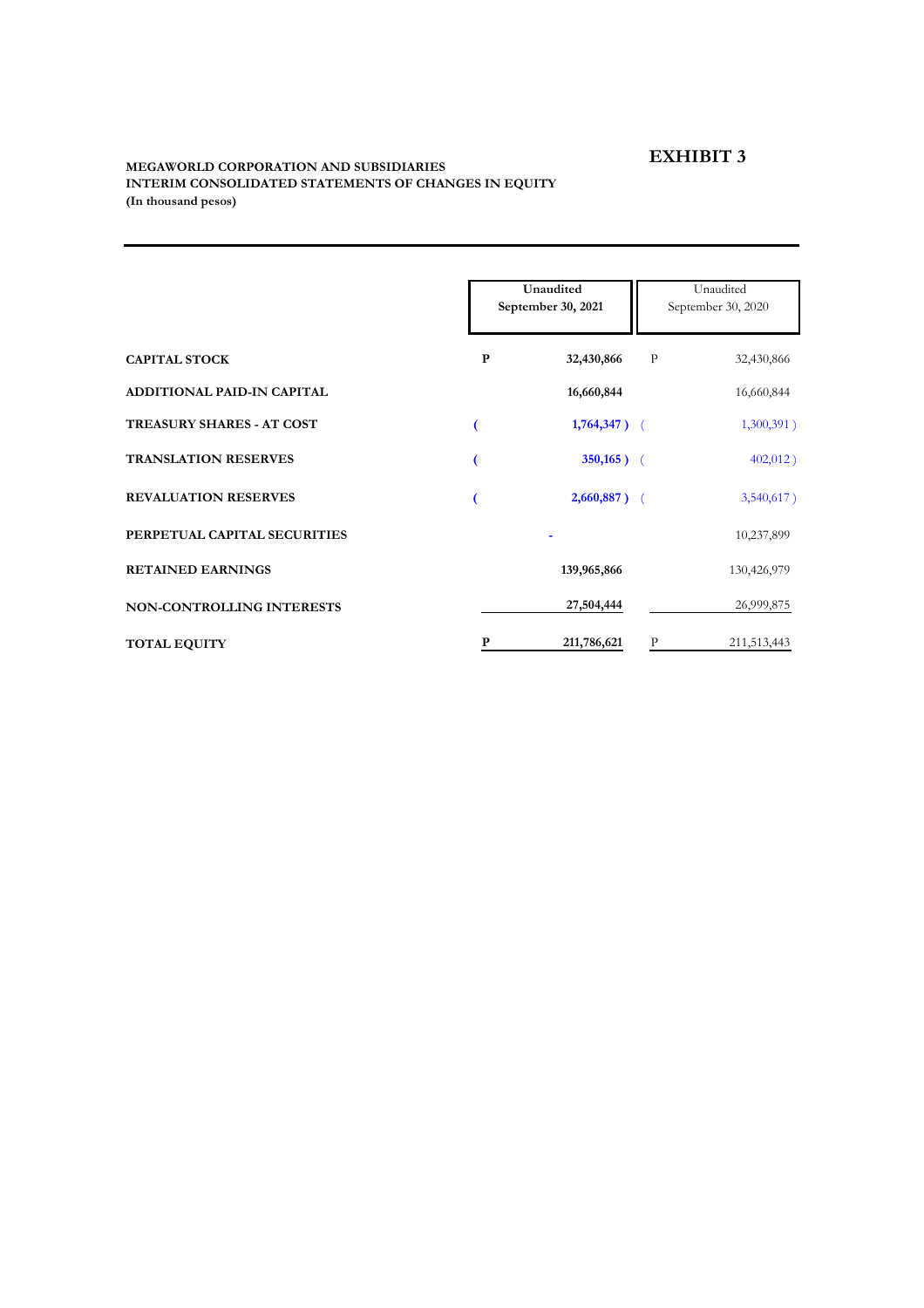## **EXHIBIT 4**

## **MEGAWORLD CORPORATION AND SUBSIDIARIES INTERIM CONSOLIDATED STATEMENTS OF CASH FLOW (In thousand pesos)**

|                                                                                                    |              | Unaudited          |              | Unaudited          |  |
|----------------------------------------------------------------------------------------------------|--------------|--------------------|--------------|--------------------|--|
|                                                                                                    |              | September 30, 2021 |              | September 30, 2020 |  |
| <b>CASH FLOWS FROM OPERATING ACTIVITIES</b>                                                        |              |                    |              |                    |  |
| Profit before tax                                                                                  | $\mathbf{P}$ | 10,775,765         | $\mathbf{P}$ | 10,886,898         |  |
| Adjustments for:                                                                                   |              |                    |              |                    |  |
| Depreciation and amortization                                                                      |              | 2,518,227          |              | 2,214,276          |  |
| Interest and other charges                                                                         |              | 2,410,004          |              | 1,157,987          |  |
| Interest and other income                                                                          |              | $1,015,860$ )      |              | 1,938,557)         |  |
| Employee share options                                                                             |              | 11,049             |              | 16,082             |  |
| Equity in net losses of associates                                                                 |              | 471,730            |              | 90,609             |  |
| Operating profit before working capital changes<br>Net Changes in Operating Assets and Liabilities |              | 15,170,915         |              | 12,427,295         |  |
| Increase in current and non-current assets                                                         |              | $11,172,091$ )     |              | 2,179,858)         |  |
| Increase in current and non-current liabilities                                                    |              | 769,907            |              | 4,723,081          |  |
| Cash generated from operations                                                                     |              | 4,768,731          |              | 14,970,518         |  |
| Cash paid for income taxes                                                                         |              | 1,450,974)         |              | $1,821,069$ )      |  |
| NET CASH FROM OPERATING ACTIVITIES                                                                 |              | 3,317,757          |              | 13,149,449         |  |
| CASH FLOWS USED IN INVESTING ACTIVITIES                                                            |              | 2,612,867)         |              | 3,448,091)         |  |
| CASH FLOWS FROM (USED IN) FINANCING ACTIVITIES                                                     |              | 11,990,946)        |              | 9,614,433          |  |
| NET INCREASE (DECREASE) IN CASH AND<br><b>CASH EQUIVALENTS</b>                                     |              | $11,286,056$ )     |              | 19,315,791         |  |
| <b>CASH AND CASH EQUIVALENTS</b><br><b>AT BEGINNING OF PERIOD</b>                                  |              | 40,166,756         |              | 23,104,876         |  |
| CASH AND CASH EQUIVALENTS                                                                          |              |                    |              |                    |  |
| <b>AT END OF THE PERIOD</b>                                                                        | P            | 28,880,700         | P            | 42,420,667         |  |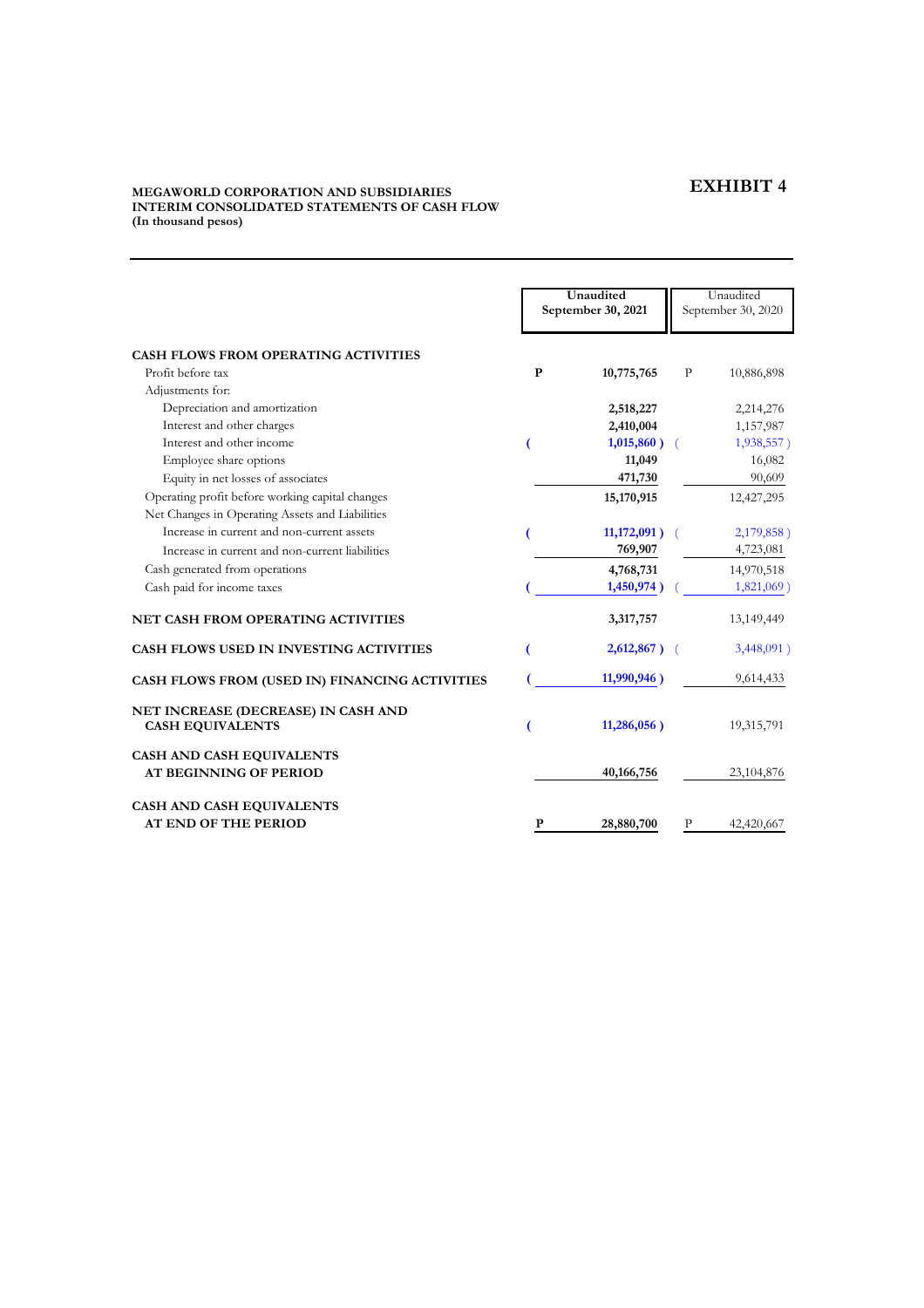## **MEGAWORLD CORPORATION AND SUBSIDIARIES (A Subsidiary of Alliance Global Group, Inc.) NOTES TO INTERIM CONSOLIDATED FINANCIAL STATEMENTS FOR THE NINE MONTHS ENDED SEPTEMBER 30, 2021 AND 2020 (UNAUDITED) (Amounts in Philippine Pesos)**

## **1. CORPORATE INFORMATION**

Megaworld Corporation (the Parent Company) was incorporated in the Philippines on August 24, 1989, primarily to engage in the development of large scale, mixed-use planned communities or townships that integrate residential, commercial, leisure and entertainment components. The Parent Company is presently engaged in property-related activities such as project design, construction and property management. The Parent Company's real estate portfolio includes residential condominium units, subdivision lots and townhouses, condominium-hotel projects as well as office projects and retail spaces.

Alliance Global Group, Inc. (AGI or the Ultimate Parent Company) is the ultimate parent company of Megaworld Corporation and its subsidiaries (the Group). AGI is a holding company and is presently engaged in food and beverage, real estate development, quickservice restaurant, tourism-entertainment and gaming businesses.

The Parent Company and AGI's common shares are publicly-listed at the Philippine Stock Exchange (PSE).

The Parent Company's registered office address, which is also its principal place of business, is located at  $30<sup>th</sup>$  Floor, Alliance Global Tower,  $36<sup>th</sup>$  Street cor.  $11<sup>th</sup>$  Avenue, Uptown Bonifacio, Taguig City. AGI's registered office address, which is also its principal place of business, is located at the 7<sup>th</sup> Floor, 1880 Eastwood Avenue, Eastwood City CyberPark, 188 E. Rodriguez, Jr. Avenue, Bagumbayan, Quezon City.

The Company holds ownership interests in the following subsidiaries and associates:

|                                                 | Explanatory  | <b>Effective Percentage of Ownership</b> |               |
|-------------------------------------------------|--------------|------------------------------------------|---------------|
| Subsidiaries                                    | <b>Notes</b> | September 2021                           | December 2020 |
| Subsidiaries:                                   |              |                                          |               |
| Prestige Hotels and Resorts, Inc. (PHRI)        |              | 100%                                     | 100%          |
| Richmonde Hotel Group International Ltd. (RHGI) |              | 100%                                     | 100%          |
| Eastwood Cyber One Corporation (ECOC)           |              | $100\%$                                  | 100%          |
| Megaworld Cebu Properties, Inc. (MCP)           |              | 100%                                     | $100\%$       |
| Megaworld Newport Property                      |              |                                          |               |
| Holdings, Inc. (MNPHI)                          |              | 100%                                     | 100%          |
| Oceantown Properties, Inc. (OPI)                |              | 100%                                     | 100%          |
| Luxury Global Hotels and Leisure, Inc. (LGHLI)  |              | 100%                                     | 100%          |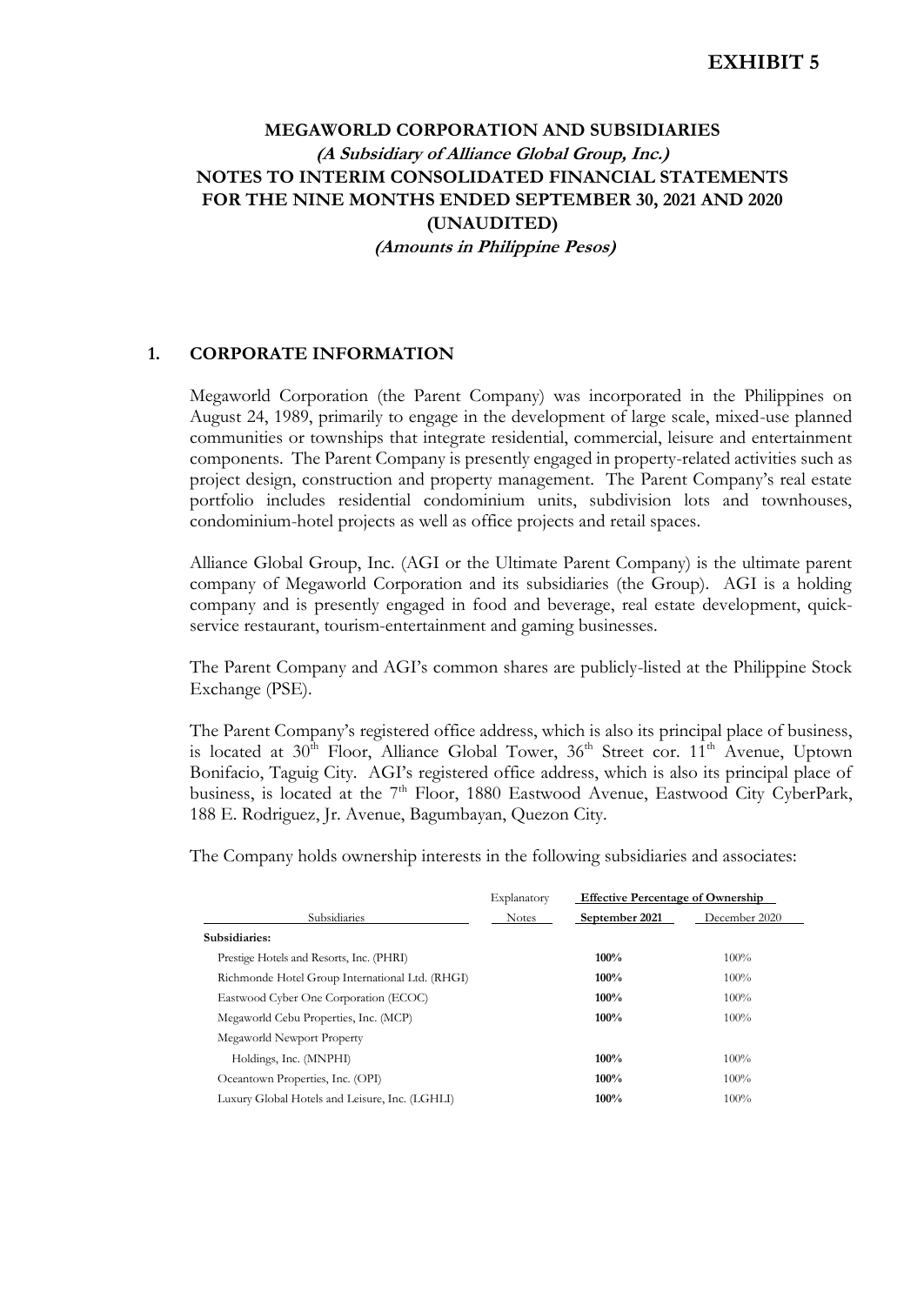|                                                        | Explanatory  | <b>Effective Percentage of Ownership</b> |                |
|--------------------------------------------------------|--------------|------------------------------------------|----------------|
| <b>Subsidiaries</b>                                    | <b>Notes</b> | September 2021                           | December 2020  |
| Subsidiaries:                                          |              |                                          |                |
| Arcovia Properties, Inc. (API)                         |              | 100%                                     | 100%           |
| Mactan Oceanview Properties                            |              |                                          |                |
| and Holdings, Inc. (MOPHI)                             | (a)          | 100%                                     | $100\%$        |
| Megaworld Cayman Islands, Inc. (MCII)                  | (a)          | 100%                                     | $100\%$        |
| Piedmont Property Ventures, Inc. (PPVI)                | (a)          | 100%                                     | 100%           |
| Stonehaven Land, Inc. (SLI)                            | (a)          | 100%                                     | $100\%$        |
| Streamwood Property, Inc. (SP)                         | (a)          | 100%                                     | 100%           |
| Global One Integrated Business Services, Inc. (GOIBSI) |              | 100%                                     | 100%           |
| Luxury Global Malls, Inc. (LGMI)                       |              | 100%                                     | 100%           |
| Davao Park District Holdings, Inc. (DPDHI)             |              | 100%                                     | 100%           |
| Belmont Newport Luxury Hotels, Inc. (BNLHI)            |              | 100%                                     | 100%           |
| Global One Hotel Group, Inc. (GOHGI)                   |              | 100%                                     | $100\%$        |
| Landmark Seaside Properties, Inc. (LSPI)               | (a)          | 100%                                     | 100%           |
| San Vicente Coast, Inc. (SVCI)                         | (a)          | 100%                                     | 100%           |
| Hotel Lucky Chinatown, Inc. (HLCI)                     | (i)          | 100%                                     | 100%           |
| Savoy Hotel Manila, Inc. (SHMI)                        | (i)          | $100\%$                                  | 100%           |
| Savoy Hotel Mactan, Inc. (SHM)                         | (i)          | $100\%$                                  | $100\%$        |
| Kingsford Hotel Manila, Inc. (KHMI)                    | (i)          | $100\%$                                  | 100%           |
| Agile Digital Ventures, Inc. (ADVI)                    | (m)          | 100%                                     | 100%           |
| MREIT Fund Managers, Inc. (MFMI)                       | $\circ$      | 100%                                     | $\overline{a}$ |
| MREIT Property Managers, Inc. (MPMI)                   | $\circ$      | $100\%$                                  |                |
| MREIT Inc. formerly Megaworld Holdings, Inc. (MREIT)   | $\circ$      | 99.61%                                   |                |
| Megaworld Bacolod Properties, Inc. (MBPI)              |              | 91.55%                                   | 91.55%         |
| Megaworld Central Properties, Inc. (MCPI)              |              | $76.55\%$                                | 76.55%         |
| Megaworld Capital Town, Inc. (MCTI)                    | (b)          | 76.28%                                   | 76.28%         |
| Soho Café and Restaurant Group, Inc. (SCRGI)           |              | 75%                                      | 75%            |
| La Fuerza, Inc. (LFI)                                  |              | 66.67%                                   | 66.67%         |
|                                                        |              | 60%                                      | 60%            |
| Megaworld-Daewoo Corporation (MDC)                     |              |                                          |                |
| Northwin Properties, Inc. (NWPI)                       | (a)          | 60%                                      | 60%            |
| Gilmore Property Marketing Associates, Inc. (GPMAI)    | (a, c)       | 52.14%                                   | 52.14%         |
| Manila Bayshore Property Holdings, Inc. (MBPHI)        | (d)          | 68.03%                                   | 68.03%         |
| Megaworld Globus Asia, Inc. (MGAI)                     |              | 50%                                      | 50%            |
| Integrated Town Management Corporation (ITMC)          |              | 50%                                      | 50%            |
| Maple Grove Land, Inc. (MGLI)                          | (a)          | $50\%$                                   | 50%            |
| Megaworld Land, Inc. (MLI)                             |              | 100%                                     | 100%           |
| City Walk Building Administration, Inc. (CBAI)         | (e)          | 100%                                     | 100%           |
| Forbestown Commercial Center                           |              |                                          |                |
| Administration, Inc. (FCCAI)                           | (e)          | 100%                                     | 100%           |
| Paseo Center Building                                  |              |                                          |                |
| Administration, Inc. (PCBAI)                           | (e)          | 100%                                     | 100%           |
| Uptown Commercial Center                               |              |                                          |                |
| Administration, Inc. (UCCAI)                           | (e)          | 100%                                     | 100%           |
| Iloilo Center Mall Administration, Inc. (ICMAI)        | (e)          | 100%                                     | 100%           |
| Newtown Commercial Center                              |              |                                          |                |
| Administration, Inc. (NCCAI)                           | (e)          | 100%                                     | 100%           |
| Valley Peaks Property Management, Inc. (VPPMI)         | (e)          | 100%                                     | 100%           |
| San Lorenzo Place Commercial Center                    |              |                                          |                |
| Administration, Inc. (SLPCCAI)                         | (e)          | 100%                                     | 100%           |
| Southwoods Lifestyle Mall Management, Inc. (SLMMI)     | (e)          | $100\%$                                  | 100%           |
| Suntrust Properties, Inc. (SPI)                        |              | 100%                                     | 100%           |
| Suntrust Ecotown Developers, Inc. (SEDI)               |              | 100%                                     | 100%           |
| Governor's Hills Science School, Inc. (GHSSI)          |              | 100%                                     |                |
|                                                        |              |                                          | 100%           |
| Sunrays Property Management, Inc. (SPMI)               |              | 100%                                     | $100\%$        |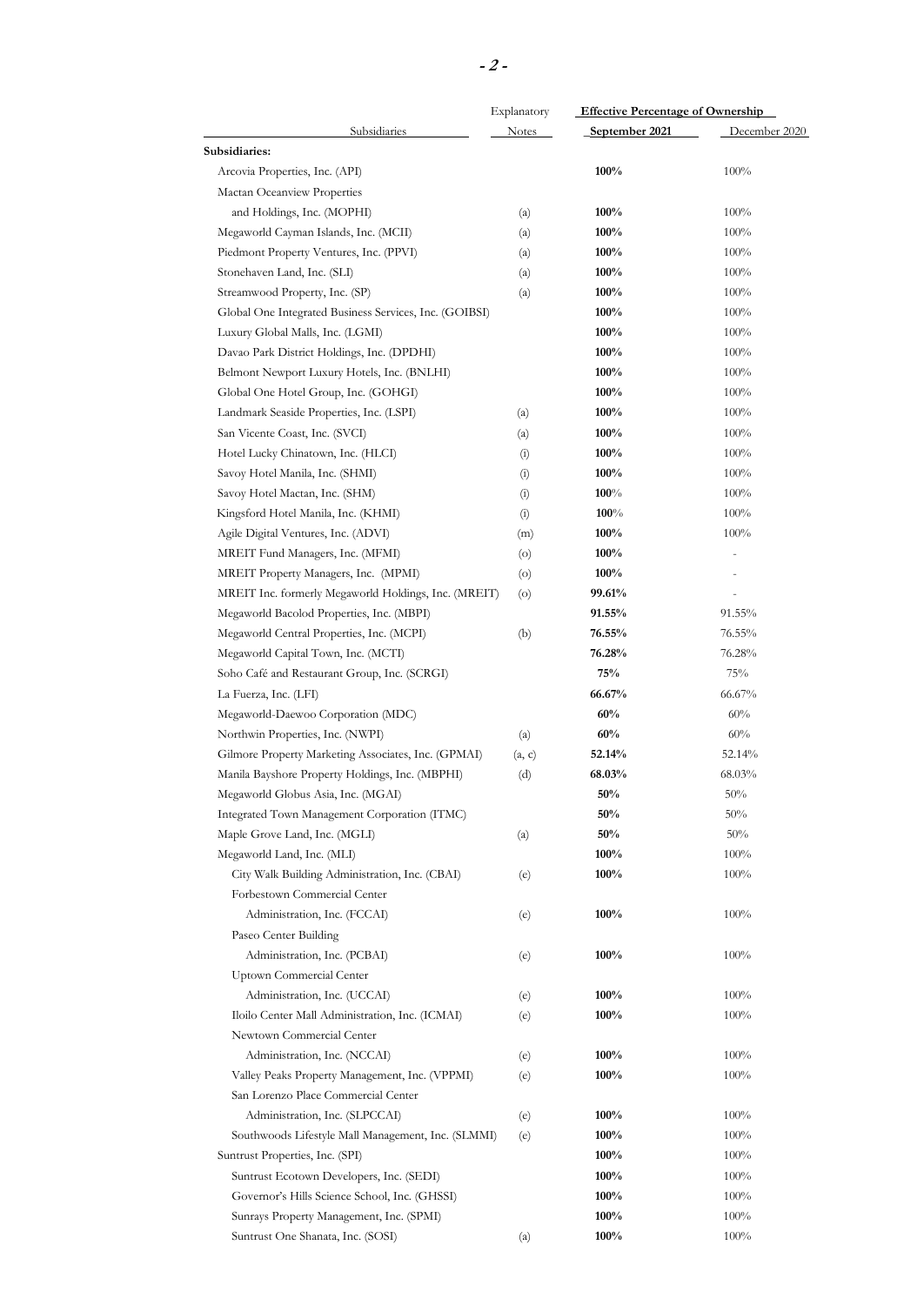|                                                   | Explanatory  | <b>Effective Percentage of Ownership</b> |               |  |
|---------------------------------------------------|--------------|------------------------------------------|---------------|--|
| <b>Subsidiaries</b>                               | <b>Notes</b> | September 2021                           | December 2020 |  |
| Subsidiaries:                                     |              |                                          |               |  |
| Suntrust Two Shanata, Inc. (STSI)                 | (a)          | 100%                                     | 100%          |  |
| Stateland, Inc. (STLI)                            | (j)          | 98.31%                                   | 96.87%        |  |
| Global-Estate Resorts, Inc. (GERI)                | (f)          | 82.32%                                   | 82.32%        |  |
| Elite Communities Property Services, Inc. (ECPSI) | (k)          | 82.32%                                   | 82.32%        |  |
| Southwoods Mall, Inc. (SMI)                       | (i)          | 91.09%                                   | 91.09%        |  |
| Megaworld Global-Estate, Inc. (MGEI)              | (f)          | 89.39%                                   | 89.39%        |  |
| Twin Lakes Corporation (TLC)                      | (f)          | 90.99%                                   | 90.99%        |  |
| Twin Lakes Hotel, Inc. (TLHI)                     | (k)          | 90.99%                                   | 90.99%        |  |
| Fil-Estate Properties, Inc. (FEPI)                |              | 82.32%                                   | 82.32%        |  |
| Aklan Holdings, Inc. (AHI)                        | (a)          | 82.32%                                   | 82.32%        |  |
| Blu Sky Airways, Inc. (BSAI)                      | (a)          | 82.32%                                   | 82.32%        |  |
| Fil-Estate Subic Development Corp. (FESDC)        | (a)          | 82.32%                                   | 82.32%        |  |
| Fil-Power Construction Equipment                  |              |                                          |               |  |
| Leasing Corp. (FPCELC)                            |              |                                          |               |  |
|                                                   | (a)          | 82.32%                                   | 82.32%        |  |
| Golden Sun Airways, Inc. (GSAI)                   | (a)          | 82.32%                                   | 82.32%        |  |
| La Compaña De Sta. Barbara, Inc. (LCSBI)          |              | 82.32%                                   | 82.32%        |  |
| MCX Corporation (MCX)                             | (a)          | 82.32%                                   | 82.32%        |  |
| Pioneer L-5 Realty Corp. (PLRC)                   | (a)          | 82.32%                                   | 82.32%        |  |
| Prime Airways, Inc. (PAI)                         | (a)          | 82.32%                                   | 82.32%        |  |
| Sto. Domingo Place Development                    |              |                                          |               |  |
| Corp. (SDPDC)                                     |              | 82.32%                                   | 82.32%        |  |
| Fil-Power Concrete Blocks Corp. (FPCBC)           | (a)          | 82.32%                                   | 82.32%        |  |
| Fil-Estate Industrial Park, Inc. (FEIPI)          | (a)          | $65.03\%$                                | 65.03%        |  |
| Sherwood Hills Development, Inc. (SHD)            |              | 45.28%                                   | 45.28%        |  |
| Fil-Estate Golf and Development, Inc. (FEGDI)     |              | 82.32%                                   | 82.32%        |  |
| Golforce, Inc. (Golforce)                         |              | 82.32%                                   | 82.32%        |  |
| Southwoods Ecocentrum Corp. (SWEC)                |              | 49.39%                                   | 49.39%        |  |
| Philippine Aquatic Leisure Corp. (PALC)           | (a)          | 49.39%                                   | 49.39%        |  |
| Fil-Estate Urban Development Corp. (FEUDC)        |              | 82.32%                                   | 82.32%        |  |
| Novo Sierra Holdings Corp. (NSHC)                 | (a)          | 82.32%                                   | 82.32%        |  |
| Global Homes and Communities, Inc. (GHCI)         | (a)          | 82.32%                                   | 82.32%        |  |
| Savoy Hotel Boracay, Inc. (SHBI)                  | (f)          | 82.32%                                   | 82.32%        |  |
| Belmont Hotel Boracay, Inc. (BHBI)                | (f)          | 82.32%                                   | 82.32%        |  |
| Oceanfront Properties, Inc. (OFPI)                |              | 41.13%                                   | 41.13%        |  |
| Empire East Land Holdings, Inc. (EELHI)           |              | 81.73%                                   | 81.73%        |  |
| Eastwood Property Holdings, Inc. (EPHI)           |              | 81.73%                                   | 81.73%        |  |
| Valle Verde Properties, Inc. (VVPI)               | (a)          | 81.73%                                   | 81.73%        |  |
| Sherman Oak Holdings, Inc. (SOHI)                 | (a)          | 81.73%                                   | 81.73%        |  |
| Empire East Communities, Inc. (EECI)              | (a)          | 81.73%                                   | 81.73%        |  |
| 20th Century Nylon Shirt, Inc. (CNSI)             | (a)          | 81.73%                                   | 81.73%        |  |
| Laguna BelAir School, Inc. (LBASI)                |              | 59.67%                                   | 59.67%        |  |
| Sonoma Premier Land, Inc. (SPLI)                  | (a)          | 49.04%                                   | 49.04%        |  |
| Pacific Coast Mega City, Inc. (PCMI)              | (1)          | 32.69%                                   | 32.69%        |  |
|                                                   |              | $51\%$                                   | 51%           |  |
| Megaworld Resort Estates, Inc. (MREI)             | (b, c)       |                                          |               |  |
| Townsquare Development, Inc. (TDI)                |              | 30.60%                                   | $30.60\%$     |  |
| Golden Panda-ATI Realty                           |              |                                          |               |  |
| Corporation (GPARC)                               |              | 30.60%                                   | $30.60\%$     |  |
| Associates:                                       |              |                                          |               |  |
| Bonifacio West Development Corporation (BWDC)     |              | 46.11%                                   | 46.11%        |  |
| Palm Tree Holdings and Development                |              |                                          |               |  |
| Corporation (PTHDC)                               | (a)          | 40%                                      | 40%           |  |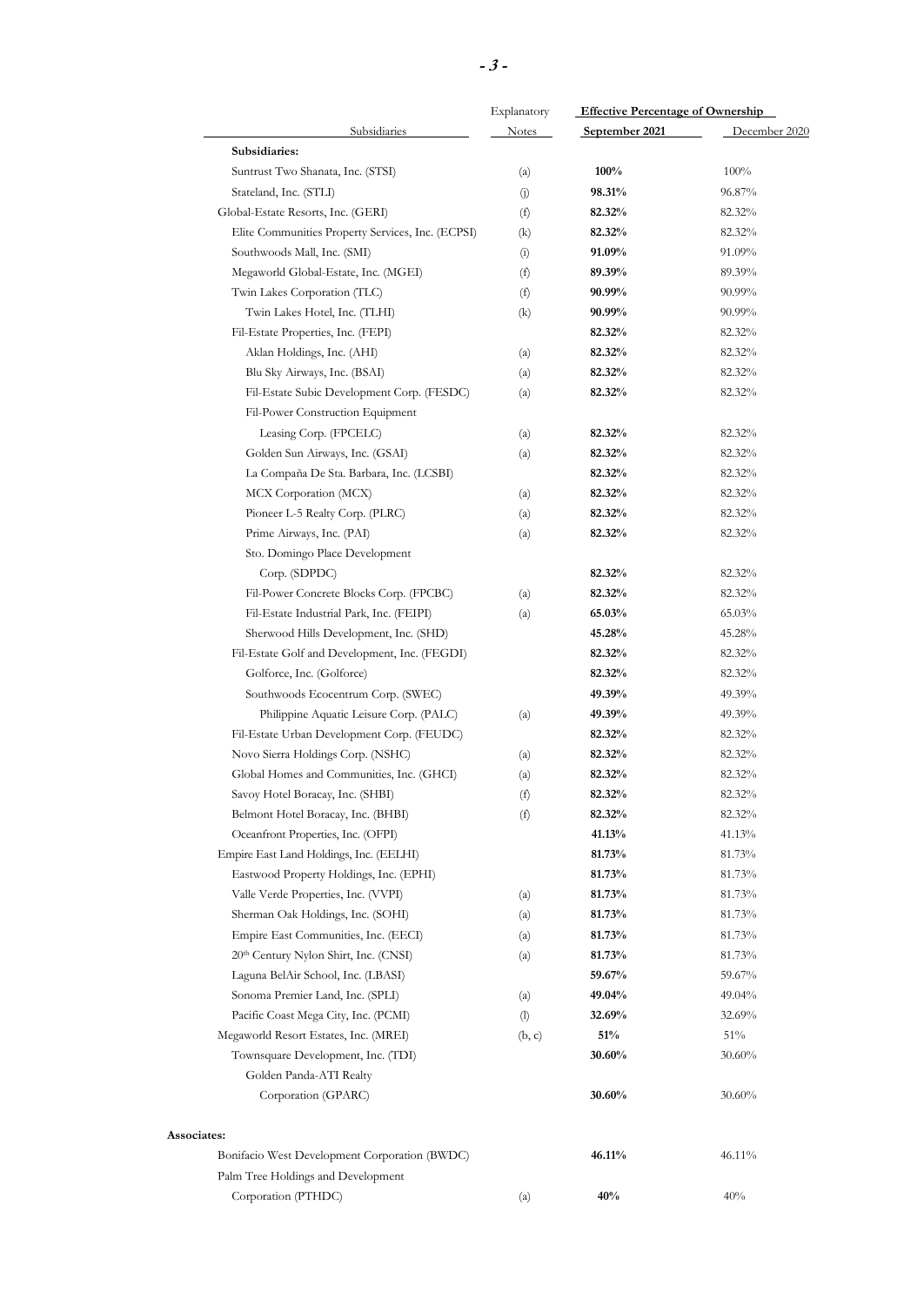|                                                       | Explanatory  |                | <b>Effective Percentage of Ownership</b> |  |
|-------------------------------------------------------|--------------|----------------|------------------------------------------|--|
| Associates                                            | <b>Notes</b> | September 2021 | December 2020                            |  |
| Associates:                                           |              |                |                                          |  |
| Suntrust Resort Holdings, Inc. formerly               |              |                |                                          |  |
| Suntrust Home Developers, Inc. (SRHI)                 | (g)          | 34%            | 34%                                      |  |
| SWC Project Management Limited (SPML)                 | (n)          | 34%            | 34%                                      |  |
| WC Project Management Limited (WPML)                  | $\circ$      | 34%            | 34%                                      |  |
| First Oceanic Property Management, Inc. (FOPMI)       | (h)          |                | 8.16%                                    |  |
| Citylink Coach Services, Inc. (CCSI)                  | (h)          |                | 8.16%                                    |  |
| GERI                                                  |              |                |                                          |  |
| Fil-Estate Network, Inc. (FENI)                       |              | 16.46%         | 16.46%                                   |  |
| Fil-Estate Sales, Inc. (FESI)                         |              | 16.46%         | 16.46%                                   |  |
| Fil-Estate Realty and Sales Associates, Inc. (FERSAI) |              | 16.46%         | 16.46%                                   |  |
| Fil-Estate Realty Corp. (FERC)                        |              | 16.46%         | 16.46%                                   |  |
| Nasugbu Properties, Inc. (NPI)                        |              | 11.52%         | 11.52%                                   |  |

#### Explanatory Notes:

- *(a)* These are entities which have not yet started commercial operations as at September 30, 2021.
- *(b)* As at September 30, 2021, the Company owns 76.55% of MCPI consisting of 51% direct ownership, 18.97% indirect ownership through EELHI and 6.58% indirect ownership through MREI.
- *(c)* As at September 30, 2021, the Company's ownership in GPMAI is at 52.14%, which consists of 38.72% and 13.42% indirect ownership from EELHI and MREI, respectively.
- *(d)* In 2018, the Company subscribed to additional shares of MBPHI amounting to P1.7 million increasing its effective ownership to 68.03%, which consists of 67.43% and 0.60% indirect ownership from TIHGI.
- *(e)* These were incorporated to engage in operation, maintenance, and administration of various malls and commercial centers. These companies became subsidiaries of the Company through MLI, their immediate parent company.
- *(f)* As a result of the additional investments in GERI in 2016, the Company's indirect ownership interest over these subsidiaries increased in proportion to the increase in effective interest over GERI. Effective ownership interest over MGEI and TLC increased to 89.39% and 83.37%, respectively. In 2018, the Company acquired shares of TLC increasing its effective ownership to 90.99%, which consists of 49% direct ownership and 41.99% indirect ownership from GERI. In 2019, SHBI and BHBI were incorporated to operate and manage resort hotels.
- *(g)* In 2019, the Company and TDI disposed certain number of shares over SHDI. In addition, the Company and a third party investor subscribed to the increase in capitalization over SHDI, the latter became the controlling shareholder. The foregoing transactions decreased the Company's effective ownership over SRHI to 34%.
- *(h)* In 2019 as a result of the Company's dilution of ownership interest over SRHI, the effective ownership of the Company over FOPMI and CCSI was also diluted to 8.16%. In 2021, SRHI has disposed of its ownership interest in FOPMI, thus the Company's effective ownership over FOPMI and CCSI is already nil.
- *(i)* HLCI, SHMI, and SHM were incorporated in 2018 and are engaged in hotel operations. KHMI was incorporated in 2020 and also engaged in hotel operations.
- *(j)* In 2018, SPI and the Company acquired shares of STLI resulting into 96.87% effective ownership over STLI consisting of 17.40% direct ownership and 79.47% indirect ownership through SPI.
- *(k)* In 2018, GERI acquired shares of ECPSI, and TLHI through TLC resulting into 100% and 90.99% effective ownership over ECPSI and TLHI, respectively.
- *(l)* PCMI is considered as an associate of the Company since 2015. The Company obtained de facto control over PCMI in 2018 by aligning their key executives and Boards of Directors (BODs). The acquisition was accounted for under the pooling-of-interest method of accounting; hence, no goodwill nor gain on acquisition was recognized. In January 2019, EELHI acquired additional shares of PCMI, increasing the effective ownership interest of the Company to 32.69%.
- *(m)* ADVI is a newly-incorporated subsidiary in 2020 engaged in e-commerce business.
- *(n)* SPML and WPML are newly incorporated subsidiaries of SHDI in 2020. These companies are engaged in project management and consultancy services.
- *(o)* MFMI, MPMI and MREIT are newly incorporated subsidiaries. MFMI is engaged in the business of providing fund management services to real estate investment trust (REIT) companies. MPMI is engaged in the business of providing services in relation to property management, lease management, marketing and project management. MREIT is engaged in the business of real estate investment trust, as provided under Republic Act No. 9856, the Real Estate Investment Trust of Act of 2009.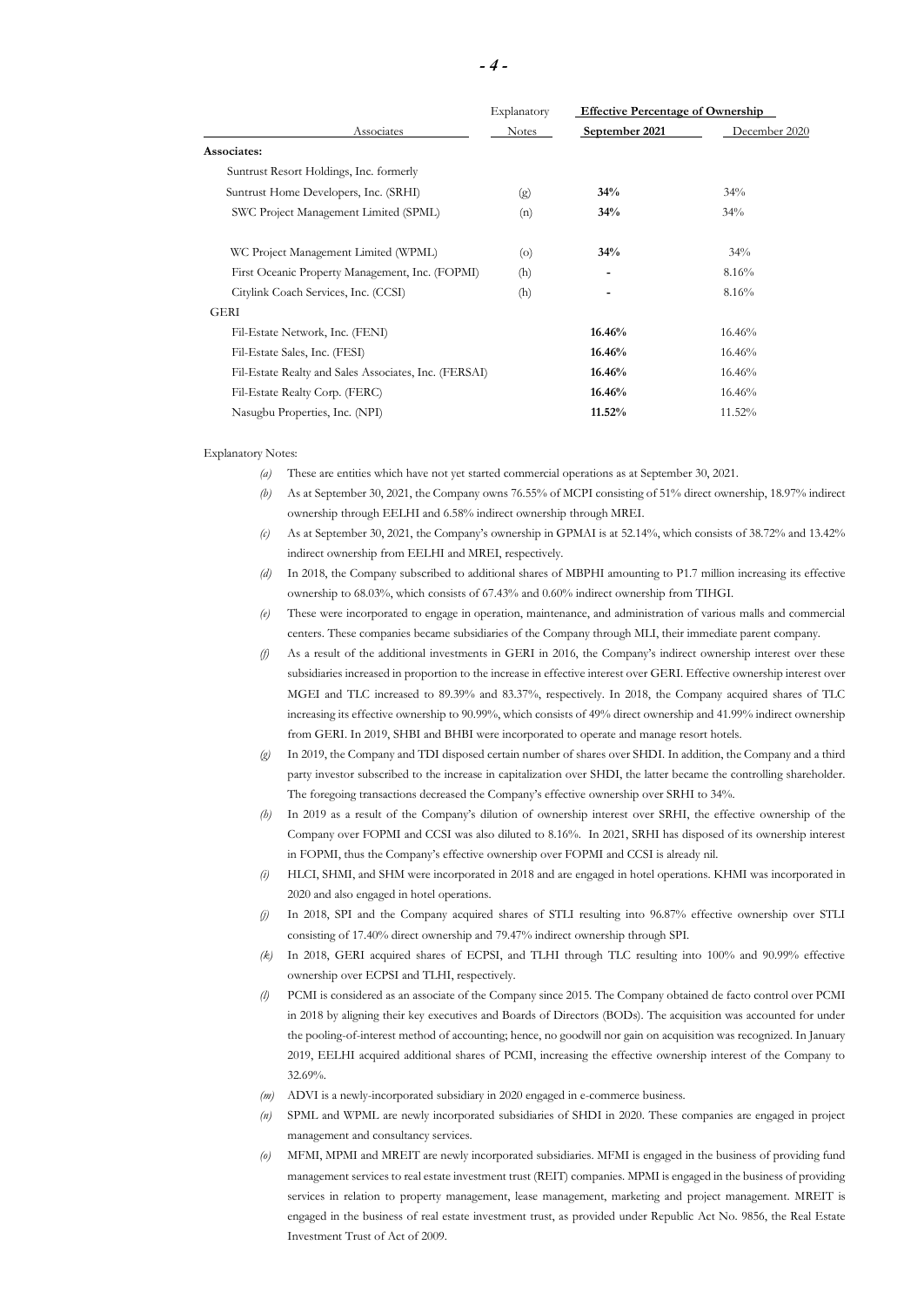Except for MCII and RHGI, all the subsidiaries and associates were incorporated and have their principal place of business in the Philippines. MCII was incorporated and has principal place of business in the Cayman Islands while RHGI was incorporated and has principal place of business in the British Virgin Islands.

The Company and its subsidiaries, except for entities which have not yet started commercial operations as at September 30, 2021, are presently engaged in the real estate business, hotel, condominium-hotel operations, construction, restaurant operations, business process outsourcing, educational facilities provider, property management operations and marketing services.

There are no significant restrictions on the Company's ability to access or use the assets and settle the liabilities of the Group.

EELHI, GERI, MREIT and SRHI are publicly-listed companies in the Philippines.

## **2. SIGNIFICANT ACCOUNTING POLICIES**

The significant accounting policies used in the preparation of these interim condensed consolidated financial statements are consistent with those applied in the audited consolidated financial statements as of and for the year ended December 31, 2020 except for the application of amendments to standards that became effective on January 1, 2021 (see Note 2.2)

## **2.1 Basis of Preparation of Interim Condensed Consolidated Financial Statements**

These interim condensed consolidated financial statements for the nine months ended September 30, 2021 and 2020 have been prepared in accordance with Philippine Accounting Standard (PAS) 34, *Interim Financial Reporting*. They do not include all the information and disclosures required in the annual consolidated financial statements and should be read in conjunction with the audited consolidated financial statements of the Group as at and for the year ended December 31, 2020.

The preparation of interim condensed consolidated financial statements in accordance with Philippine Financial Reporting Standards (PFRS) requires management to make judgments, estimates and assumptions that affect the application of policies and reported amounts of assets and liabilities, income and expenses. Although these estimates are based on management's best knowledge of current events and actions, actual results may ultimately differ from those estimates.

These interim condensed consolidated financial statements are presented in Philippine peso, the functional and presentation currency of the Group, and all values represent absolute amounts except when otherwise indicated.

## **2.2 Adoption of New and Amended PFRS**

## *(a) Effective 2021 that is Relevant to the Company*

The Group adopted for the first time PFRS 9 (Amendments), Financial Instruments, PAS 39 (Amendments), *Financial Instruments*, PAS 39 (Amendments), *Financial Instruments: Recognition and Measurement*, PFRS 7 (Amendments), *Financial Instruments: Disclosures*, PFRS 4 (Amendments), *Insurance Contracts*, and PFRS 16 (Amendments), *Leases – Interest Rate Benchmark Reform – Phase 2* which are mandatorily effective for annual periods beginning on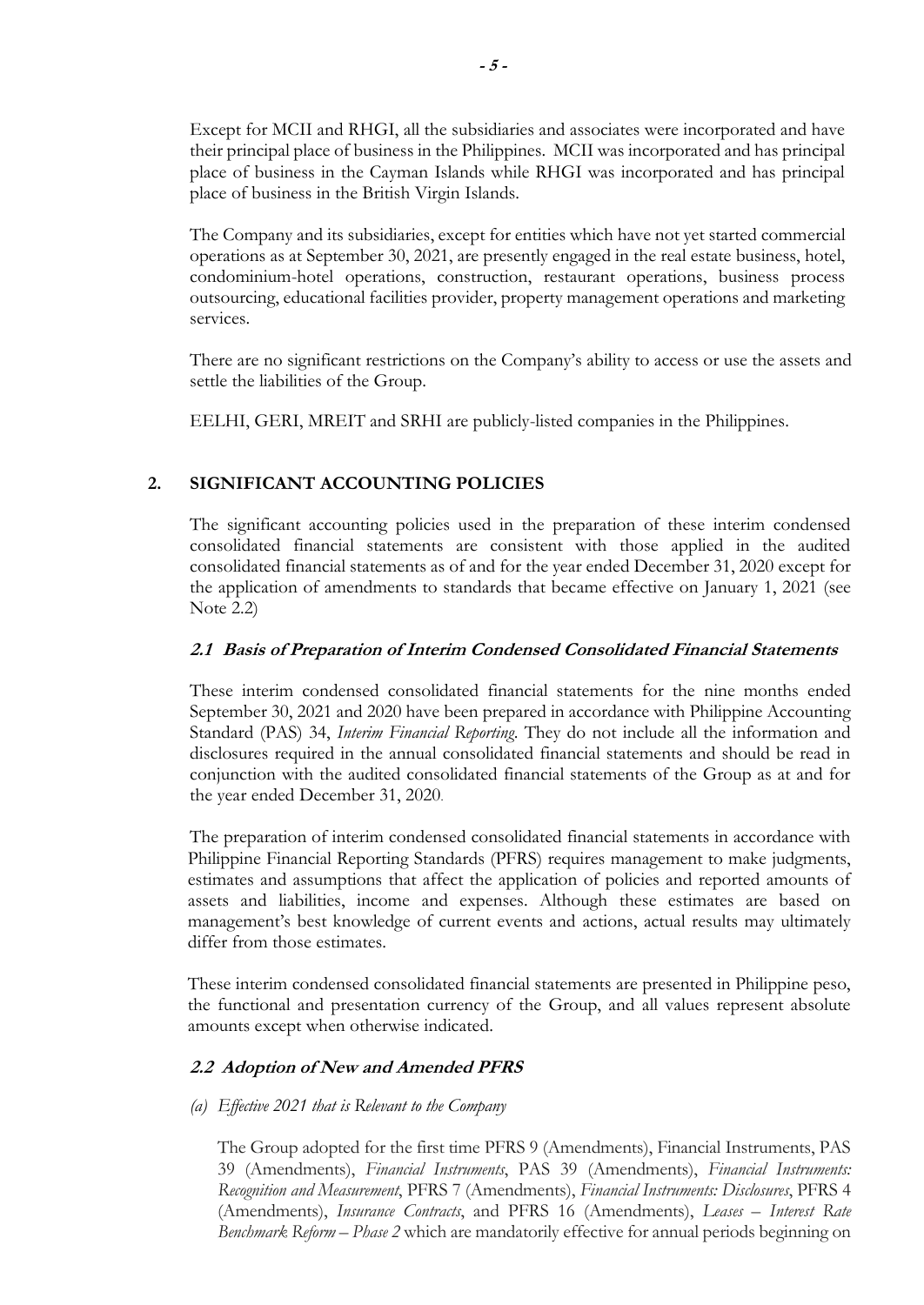or after January 1, 2021. The amendments provide practical expedients for changes in the basis for determining the contractual cash flows and reliefs from certain hedge accounting requirements due to alteration of interest rate benchmark as a result of interest rate benchmark reform. Moreover, it requires an entity to disclose information that enable users to understand the nature and extent of risks resulting from interest rate benchmark reform, the management of such risks, the progress of transition to alternative benchmark rates and the management of such transition. The application of these amendments had no significant impact on the Group's interim condensed consolidated financial statements.

#### *(b) Effective Subsequent to 2021 but not Adopted Early*

There are pronouncements effective for annual periods subsequent to 2021, which are adopted by the FRSC. Management will adopt the relevant pronouncements in the succeeding pages in accordance with their transitional provisions; and, unless otherwise stated, none of these are expected to have significant impact on the Group's interim condensed consolidated financial statements.

(i) PFRS 3 (Amendments), *Business Combination* – *Reference to the Conceptual Framework* (effective from January 1, 2022). The amendments update an outdated reference to the Conceptual Framework in PFRS 3 without significantly changing the requirements in the standard.

(ii) PAS 16 (Amendments), *Property, Plant and Equipment – Proceeds Before Intended Use* (effective from January 1, 2022). The amendments prohibit deducting from the cost of an item of property, plant and equipment any proceeds from selling items produced while bringing that asset to the location and condition necessary for it to be capable of operating in the manner intended by management. Instead, an entity recognizes the proceeds from selling such items, and the cost of producing those items, in profit or loss.

(iii) PAS 37 (Amendments), *Provisions, Contingent Liabilities and Contingent Assets – Onerous Contracts – Cost of Fulfilling a Contract* (effective January 1, 2022)*.* The amendments specify that the 'cost of fulfilling' a contract comprises the 'costs that relate directly to the contract'. Costs that relate directly to a contract can either be incremental costs of fulfilling that contract (examples would be direct labor, materials) or an allocation of other costs that relate directly to fulfilling contracts (an example would be the allocation of the depreciation charge for an item of property, plant and equipment used in fulfilling the contract).

(iv) Annual Improvements to PFRS 2018-2020 Cycle. Among the improvements, the following amendments, which are effective from January 1, 2022, are relevant to the Group:

П PFRS 9 (Amendments), *Financial Instruments – Fees in the '10 per cent' Test for Derecognition of Liabilities.* The improvements clarify the fees that a company includes when assessing whether the terms of a new or modified financial liability are substantially different from the terms of the original financial liability.

 Illustrative Examples Accompanying PFRS 16, *Leases* – *Lease*  $\Box$ *Incentives*. The improvement merely removes potential for confusion regarding lease incentives.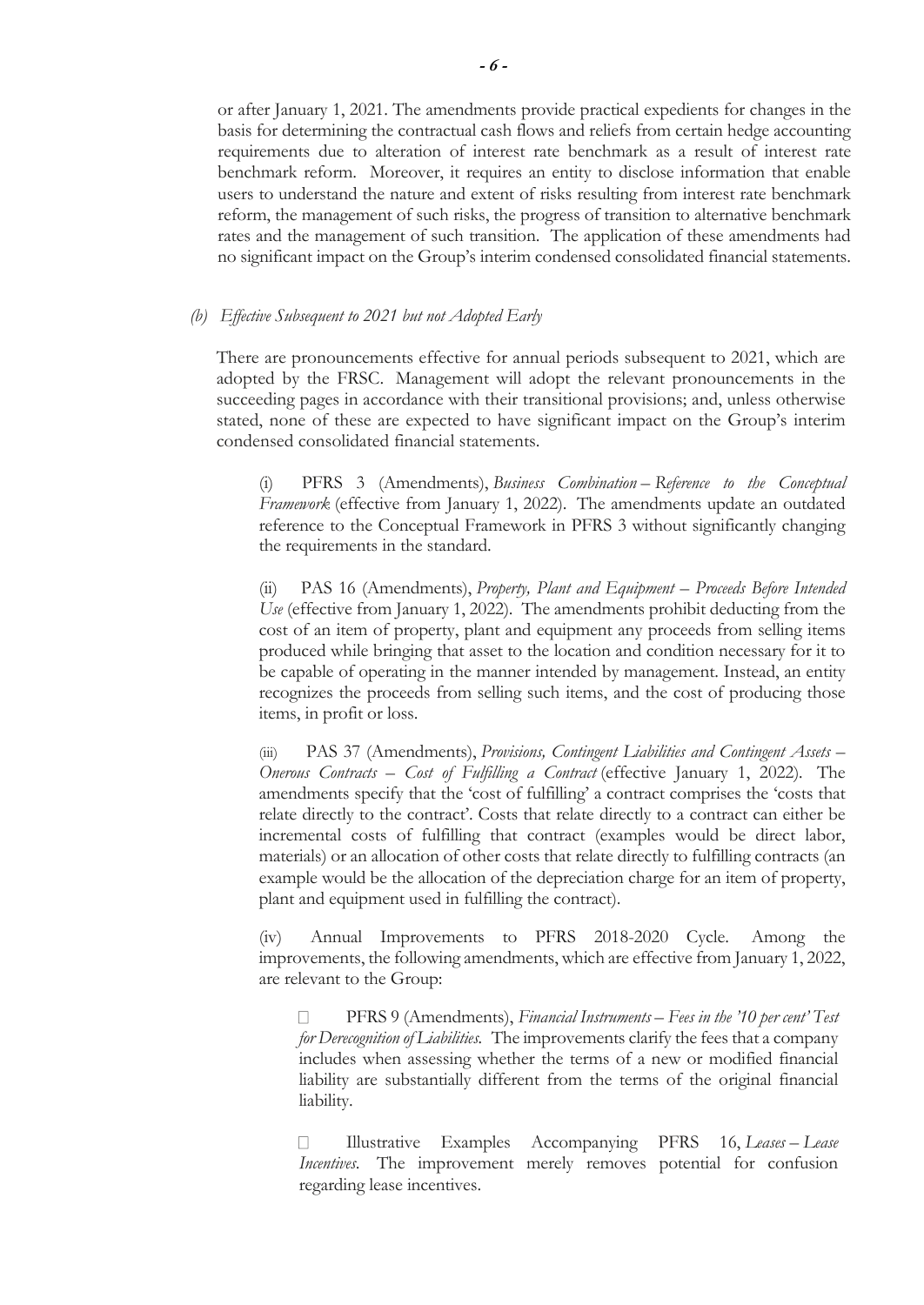(v) PAS 1 (Amendments), *Presentation of Financial Statements – Classification of Liabilities as Current or Non-current* (effective January 1, 2023)*.* The amendments aim to promote consistency in applying the requirements by helping companies determine whether, in the statement of financial position, debt and other liabilities with an uncertain settlement date should be classified as current (due or potentially due to be settled within one year) or non-current.

(vi) PFRS 10 (Amendments), *Consolidated Financial Statements*, and PAS 28 (Amendments), *Investments in Associates and Joint Ventures – Sale or Contribution of Assets Between an Investor and its Associates or Joint Venture* (effective date deferred indefinitely). The amendments to PFRS 10 require full recognition in the investor's financial statements of gains or losses arising on the sale or contribution of assets that constitute a business as defined in PFRS 3, *Business Combinations*, between an investor and its associate or joint venture. Accordingly, the partial recognition of gains or losses (i.e., to the extent of the unrelated investor's interests in an associate or joint venture) only applies to those sale or contribution of assets that do not constitute a business. Corresponding amendments have been made to PAS 28 to reflect these changes .In addition, PAS 28 has been amended to clarify that when determining whether assets that are sold or contributed constitute a business, an entity shall consider whether the sale or contribution of those assets is part of multiple arrangements that should be accounted for as a single transaction.

### **3. SIGNIFICANT ACCOUNTING ESTIMATES AND JUDGMENTS**

In preparing the interim condensed consolidated financial statements, management undertakes a number of judgments, estimates and assumptions about recognition and measurement of assets, liabilities, income and expenses. The actual results may differ from the judgments, estimates and assumptions made by management, and will seldom equal the estimated results. The judgments, estimates and assumptions applied in the interim condensed consolidated financial statements, including the key sources of estimation uncertainty, were the same as those applied in the Group's last annual financial statements as at and for the year ended December 31, 2020.

The Group performed its annual impairment test of goodwill and other intangible assets with indefinite useful life at year end and when circumstances indicate the carrying value may be impaired. The Group's impairment test for goodwill arising from business combination and other intangible assets is based on value-in-use calculations. The Group considers the relationship between the market capitalization of the subsidiaries and its net book value, among other factors, when reviewing for indicators of impairment. The Group's management assessed that for the nine months ended September 30, 2021 and as at December 31, 2020, goodwill arising from business combination and other intangible assets with indefinite useful life are not impaired.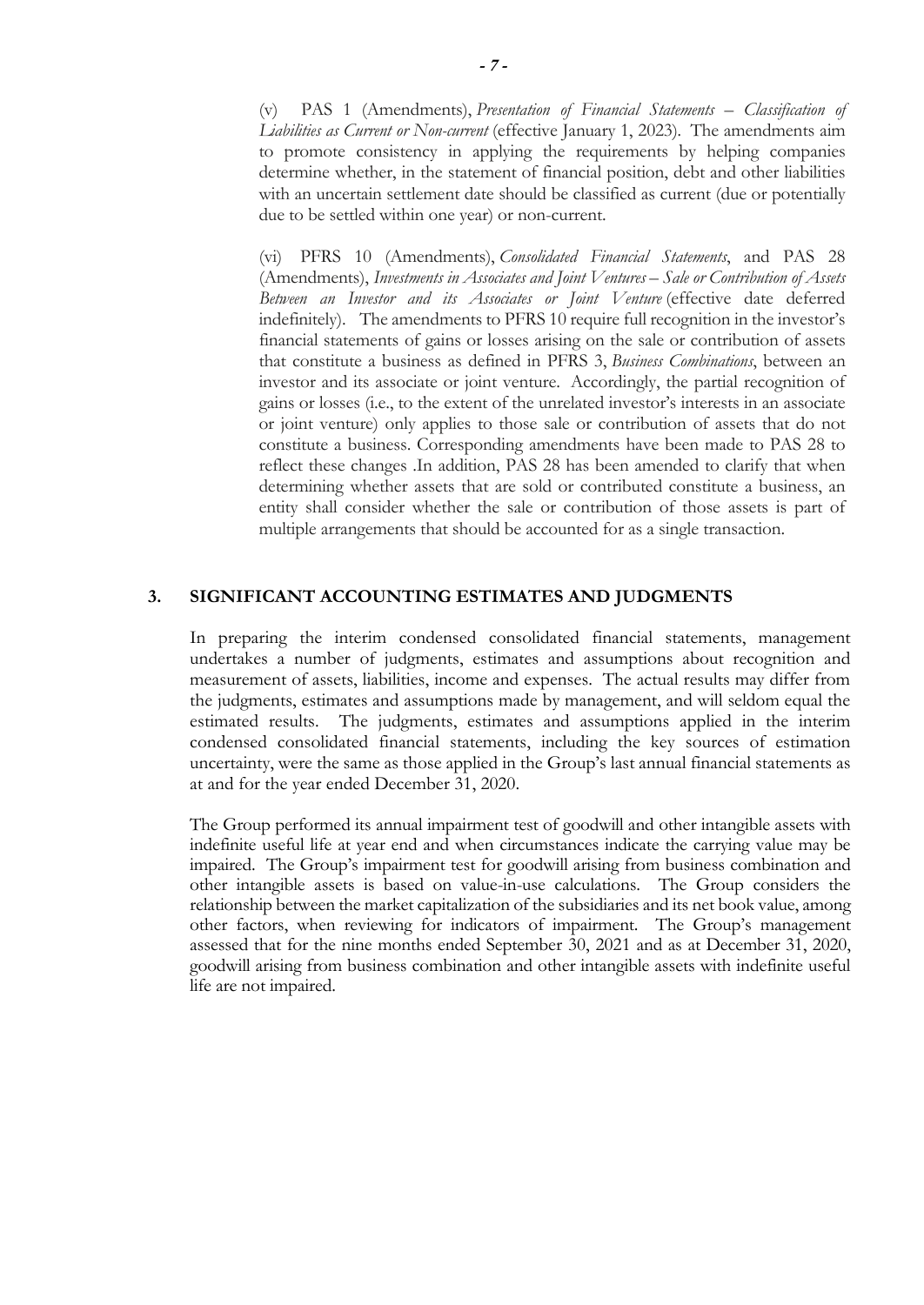### **4. SEGMENT INFORMATION**

#### **4.1 Business Segments**

The Group's operating businesses are organized and managed separately according to the nature of products and services provided, with each segment representing a strategic business unit that offers different products and serves different markets. The Group is engaged in the development of residential and office units including urban centers integrating office, residential and commercial components. The Real Estate segment pertains to the development and sale of residential and office developments. The Rental segment includes leasing of office and commercial spaces. The Hotel Operations segment relates to the management of hotel business operations.

The Corporate and Others segment includes business process outsourcing, educational, facilities provider, maintenance and property management operations, marketing services, general and corporate income and expense items. The Group generally accounts for intersegment sales and transfers as if the sales or transfers were to third parties at current market prices.

### **4.2 Segment Assets and Liabilities**

Segment assets are allocated based on their physical location and use or direct association with a specific segment and they include all operating assets used by a segment and consist principally of operating cash and cash equivalents, receivables, real estate inventories, property and equipment, and investment properties, net of allowances and provisions. Similar to segment assets, segment liabilities are also allocated based on their use or direct association with a specific segment. Segment liabilities include all operating liabilities and consist principally of accounts, wages, taxes currently payable and accrued liabilities.

#### **4.3 Intersegment Transactions**

Segment revenues, expenses and performance include sales and purchases between business segments. Such sales and purchases are eliminated in consolidation.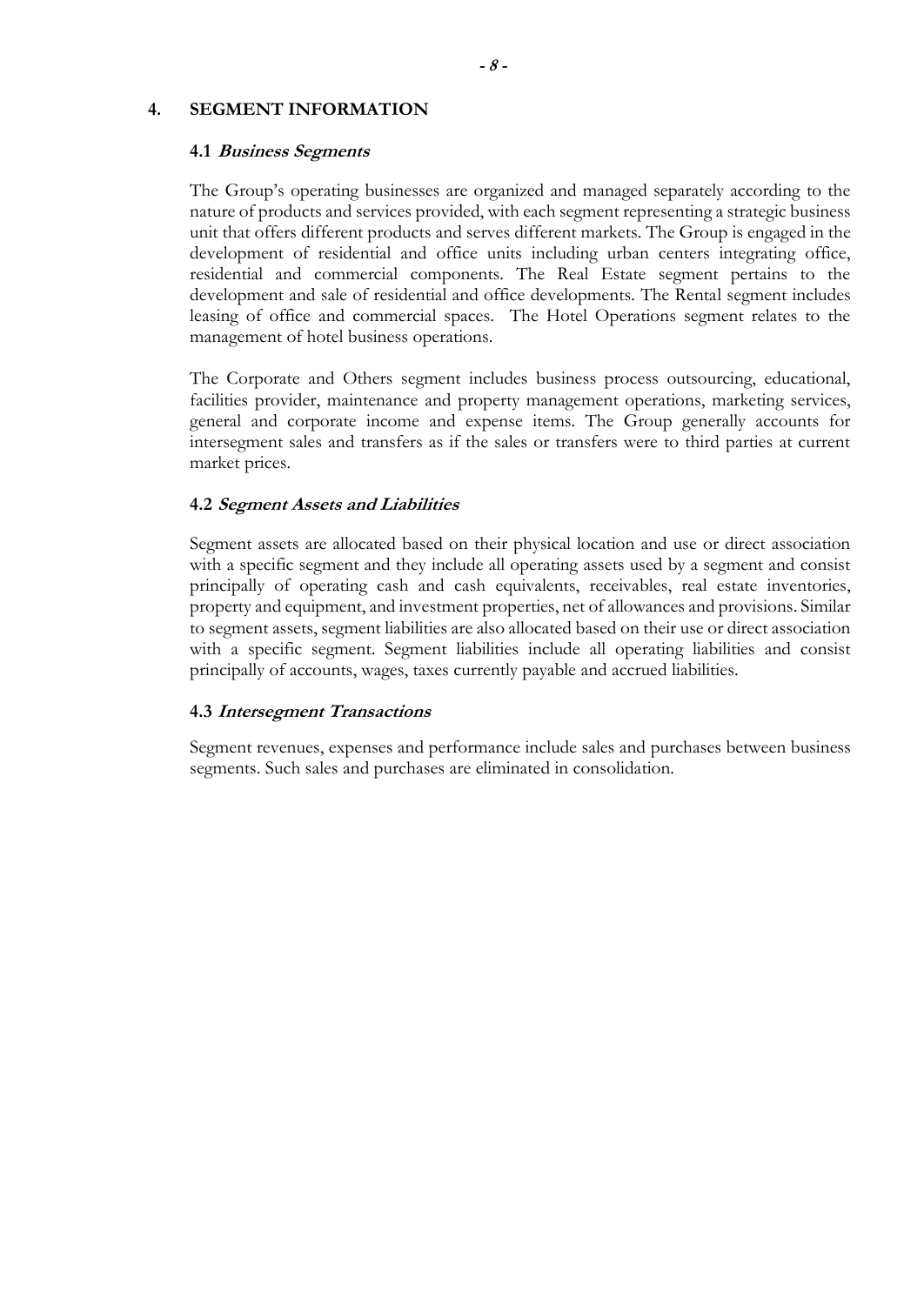#### **4.4 Analysis of Segment Information**

The following tables present revenue and profit information regarding industry segments for the nine months ended September 30, 2021 and 2020 and certain asset and liability information regarding segments as at September 30, 2021 and 2020.

|                                                                                                                                                             |                                                                                     |                                                                |                                               | September 30, 2021                                          |                                    |                                                                                 |
|-------------------------------------------------------------------------------------------------------------------------------------------------------------|-------------------------------------------------------------------------------------|----------------------------------------------------------------|-----------------------------------------------|-------------------------------------------------------------|------------------------------------|---------------------------------------------------------------------------------|
|                                                                                                                                                             | <b>Real Estate</b>                                                                  | Rental                                                         | Hotel<br><b>Operations</b>                    | Corporate<br>and Others                                     | Elimination                        | Consolidated                                                                    |
| <b>TOTAL REVENUES</b><br>Sales to external customers<br>Interest income<br>Intersegment sales                                                               | P 23,147,784,193 P 9,623,162,662 P 1,276,646,813 P 1,337,072,537 P<br>1,096,165,588 | 371,144,185<br>290,692,839                                     | 1,322,274                                     | 1,413,834<br>1.824.809.046                                  | 2.115.501.885)                     | P 35,384,666,205<br>1,470,045,881                                               |
| Total revenues                                                                                                                                              |                                                                                     | 24, 243, 949, 781 10, 284, 999, 686                            | 1,277,969,087                                 | 3,163,295,417 (                                             | 2,115,501,885)                     | 36,854,712,086                                                                  |
| <b>RESULTS</b><br>Cost of sales and<br>operating expense<br>excluding depreciation<br>and amortization<br>Interest expense<br>Depreciation and amortization | 16,462,026,918<br>1,268,084,691<br>204,725,057<br>17,934,836,666                    | 1,218,287,242<br>410,282,020<br>2,065,540,635<br>3,694,109,897 | 1,119,449,810<br>118,365,959<br>1,237,815,769 | 2,935,832,474<br>13,893,517<br>129,595,667<br>3,079,321,658 | (1,823,093,582)<br>(1,823,093,582) | 19,912,502,862<br>1,692,260,228<br>2,518,227,318<br>24,122,990,408              |
| Segment results                                                                                                                                             |                                                                                     | 6,309,113,115 P 6,590,889,789                                  | Р<br>40,153,318                               | 83.973.759<br>$\mathbf{P}$                                  |                                    | (P 292,408,303) P 12,731,721,678                                                |
| Unallocated other income<br>Unallocated other expenses<br>Equity in net losses<br>of associates<br>Tax expense<br>Net profit                                |                                                                                     |                                                                |                                               |                                                             |                                    | 15,637,166<br>1,499,863,797)<br>471,730,323)<br>2,160,835,473)<br>8.614.929.251 |
| <b>ASSETS AND LIABILITIES</b><br>Segment assets<br>Investments in and advances<br>to associates and other                                                   | P 238,756,662,034 P 118,413,051,874 P 4,957,355,205 P 8,072,709,735 P               |                                                                |                                               |                                                             |                                    | P 370,199,778,848                                                               |
| related parties - net                                                                                                                                       |                                                                                     |                                                                |                                               | 7.353.178.381                                               |                                    | 7.353.178.381                                                                   |
| Total assets                                                                                                                                                | P 238,756,662,034 P 118,413,051,874 P 4,957,355,205 P 15,425,888,116 P              |                                                                |                                               |                                                             |                                    | P377,552,957,229                                                                |
| Segment liabilities                                                                                                                                         | P 112,726,506,161 P 43,928,717,422 P1,740,671,008 P 7,370,441,161 P                 |                                                                |                                               |                                                             |                                    | P <sub>165</sub> , 766, 335, 752                                                |

|                               | September 30, 2020                                                    |                               |                      |                         |                |                   |  |
|-------------------------------|-----------------------------------------------------------------------|-------------------------------|----------------------|-------------------------|----------------|-------------------|--|
|                               | <b>Real Estate</b>                                                    | Rental                        | Hotel<br>Operations  | Corporate<br>and Others | Elimination    | Consolidated      |  |
|                               |                                                                       |                               |                      |                         |                |                   |  |
| <b>TOTAL REVENUES</b>         |                                                                       |                               |                      |                         |                |                   |  |
| Sales to external customers   | P 19,060,483,141 P 10,586,742,524 P 1,168,185,502 P                   |                               |                      | 352,169,641 P           |                | P 31,167,580,808  |  |
| Interest income               | 1,149,470,538                                                         | 459,275,025                   | 1,791,053            | 440,802                 |                | 1,610,977,418     |  |
| Intersegment sales            |                                                                       | 358.046.811                   |                      | 1,429,861,261           | 1,787,908,072) |                   |  |
| Total revenues                | 20,209,953,679                                                        | 11,404,064,360                | 1,169,976,555        | 1,782,471,704           | 1,787,908,072) | 32,778,558,226    |  |
| <b>RESULTS</b>                |                                                                       |                               |                      |                         |                |                   |  |
| Cost of sales and             |                                                                       |                               |                      |                         |                |                   |  |
| operating expense             |                                                                       |                               |                      |                         |                |                   |  |
| excluding depreciation        |                                                                       |                               |                      |                         |                |                   |  |
| and amortization              | 14,993,736,928                                                        | 1,571,767,965                 | 1,145,530,387        | 1,987,313,248 (         | 1,684,396,400) | 18,013,952,128    |  |
| Interest expense              | 1,023,691,294                                                         | 370,835,570                   |                      | 27,573,264              |                | 1,422,100,128     |  |
| Depreciation and amortization | 233,375,865                                                           | 1,807,328,319                 | 98,498,436           | 75,073,985              |                | 2,214,276,605     |  |
|                               | 16.250.804.087                                                        | 3.749,931,854                 | 1.244.028.823        | 2.089.960.497           | 1.684,396,400) | 21,650,328,861    |  |
| Segment results               |                                                                       | 3,959,149,592 P 7,654,132,506 | 74,052,268) (P<br>(P | 307,488,793) (P         | 103,511,672)   | P 11,128,229,365  |  |
| Unallocated other income      |                                                                       |                               |                      |                         |                | 640,657,505       |  |
| Unallocated other expenses    |                                                                       |                               |                      |                         |                | 791,379,678)      |  |
| Equity in net losses          |                                                                       |                               |                      |                         |                |                   |  |
| of associates                 |                                                                       |                               |                      |                         |                | 90,608,943)       |  |
| Tax expense                   |                                                                       |                               |                      |                         |                | 2,773,981,035)    |  |
| Net profit                    |                                                                       |                               |                      |                         |                | P 8,112,917,214   |  |
| <b>ASSETS AND LIABILITIES</b> |                                                                       |                               |                      |                         |                |                   |  |
| Segment assets                | P 238,574,630,054 P 115,050,826,894 P 5,112,507,347 P 8,532,625,201 P |                               |                      |                         |                | P 367,270,589,496 |  |
| Investments in and advances   |                                                                       |                               |                      |                         |                |                   |  |
| to associates and other       |                                                                       |                               |                      |                         |                |                   |  |
| related parties - net         |                                                                       |                               |                      | 7.401.000.665           |                | 7,401,000,665     |  |
| Total assets                  | P238.574.630.054 P115.050.826.894 P 5.112.507.347 P 15.933.625.866 P  |                               |                      |                         |                | P 374,671,590,161 |  |
| Segment liabilities           | P 114,487,996,088 P 42,067,313,820 P 1,291,610,389 P 5,311,226,294 P  |                               |                      |                         |                | P 163,158,146,591 |  |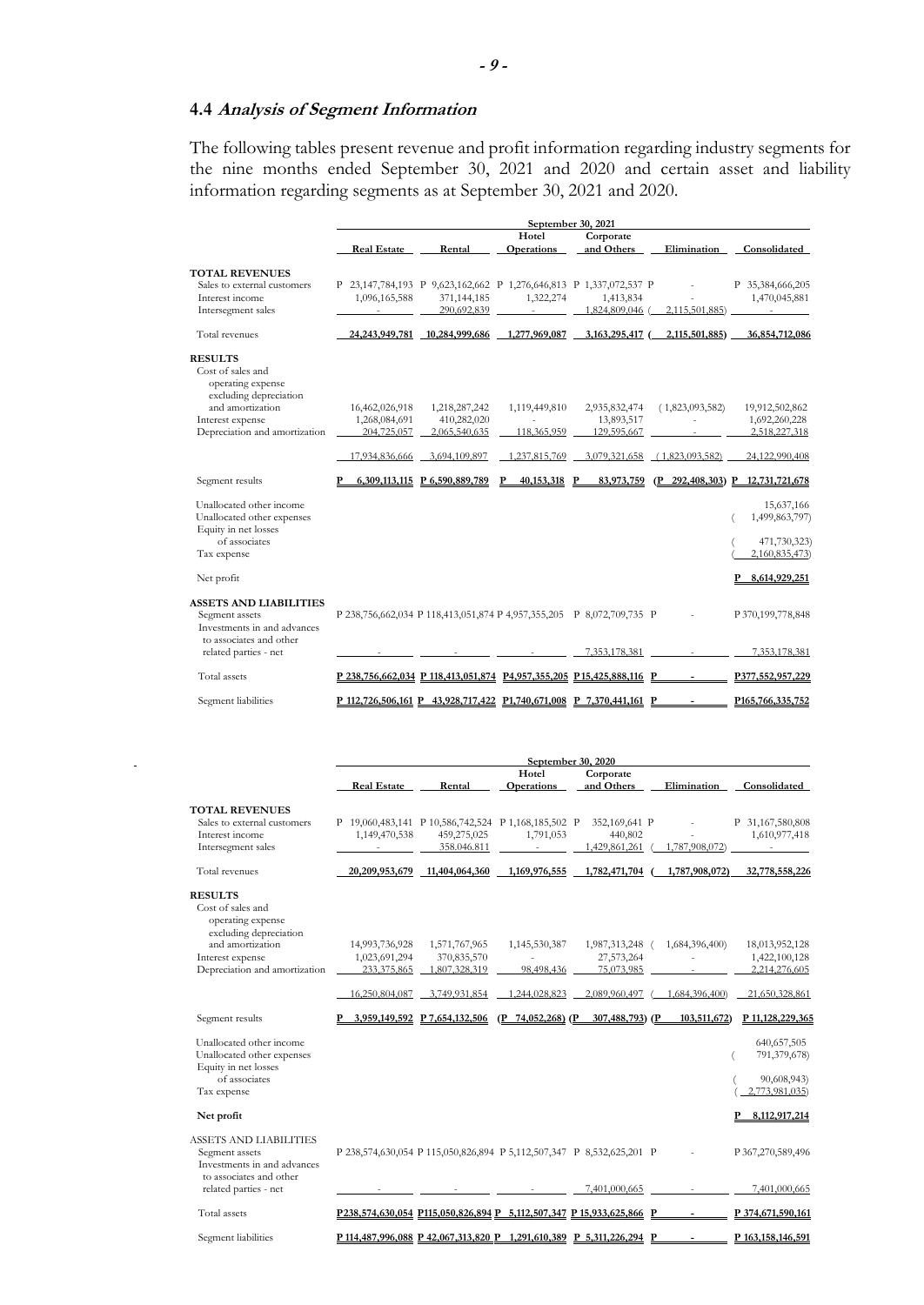#### **5. PERPETUAL CAPITAL SECURITIES**

On April 11, 2018, the Group issued bonds amounting \$200.0 million. The bonds were issued with a nominal interest of 5.375% per annum and interest is payable semi-annually in arrears every April 11 and October 11. The bonds were previously listed in the SGX-ST. The financial instruments are treated as equity securities. These bonds may be voluntarily redeemed by the Parent Company on April 11, 2023 or on any distribution date thereafter.

On January 30 to February 2, 2021, a wholly owned subsidiary made thru market purchases of all the Parent Company's U.S. \$200.0 million outstanding perpetual capital securities. On April 1, 2021, the cancellation of the Parent Company's perpetual capital securities was completed in accordance with the terms and conditions of the securities.

## **6. EARNINGS PER SHARE**

Earnings per share (EPS) amounts were computed as follows:

|                                                                                                     | September 30, 2021    | September 30, 2020 |
|-----------------------------------------------------------------------------------------------------|-----------------------|--------------------|
| Net profit attributable to Company's<br>Shareholders                                                | 8, 158, 348, 975<br>P | P 7,415,798,483    |
| Distribution to holders of perpetual<br>securities                                                  | 151,963,438)          | 274,759,250)       |
| Computed dividends on cumulative<br>preferred shares series "A"                                     | 448,767)              | 449,180)           |
| Profit available to Company's<br>common shareholders                                                | P 8,005,936,770       | P 7,140,590,053    |
| Divided by weighted average number<br>of outstanding common shares                                  | 31,450,597,729        | 31,692,421,428     |
| <b>Basic EPS</b>                                                                                    | 0.255                 | 0.225              |
| Divided by weighted average number<br>of outstanding common shares<br>and potential dilutive shares | 31,550,719,557        | 31,788,351,849     |
| Diluted EPS                                                                                         | 0.254                 | 0.225              |

## **7. COMMITMENTS AND CONTINGENCIES**

There are commitments, guarantees and contingent liabilities that arise in the normal course of operations of the Group which are not reflected in the accompanying interim condensed consolidated financial statements. The management of the Group is of the opinion, that losses, if any, from these items will not have any material effect on its consolidated financial statements.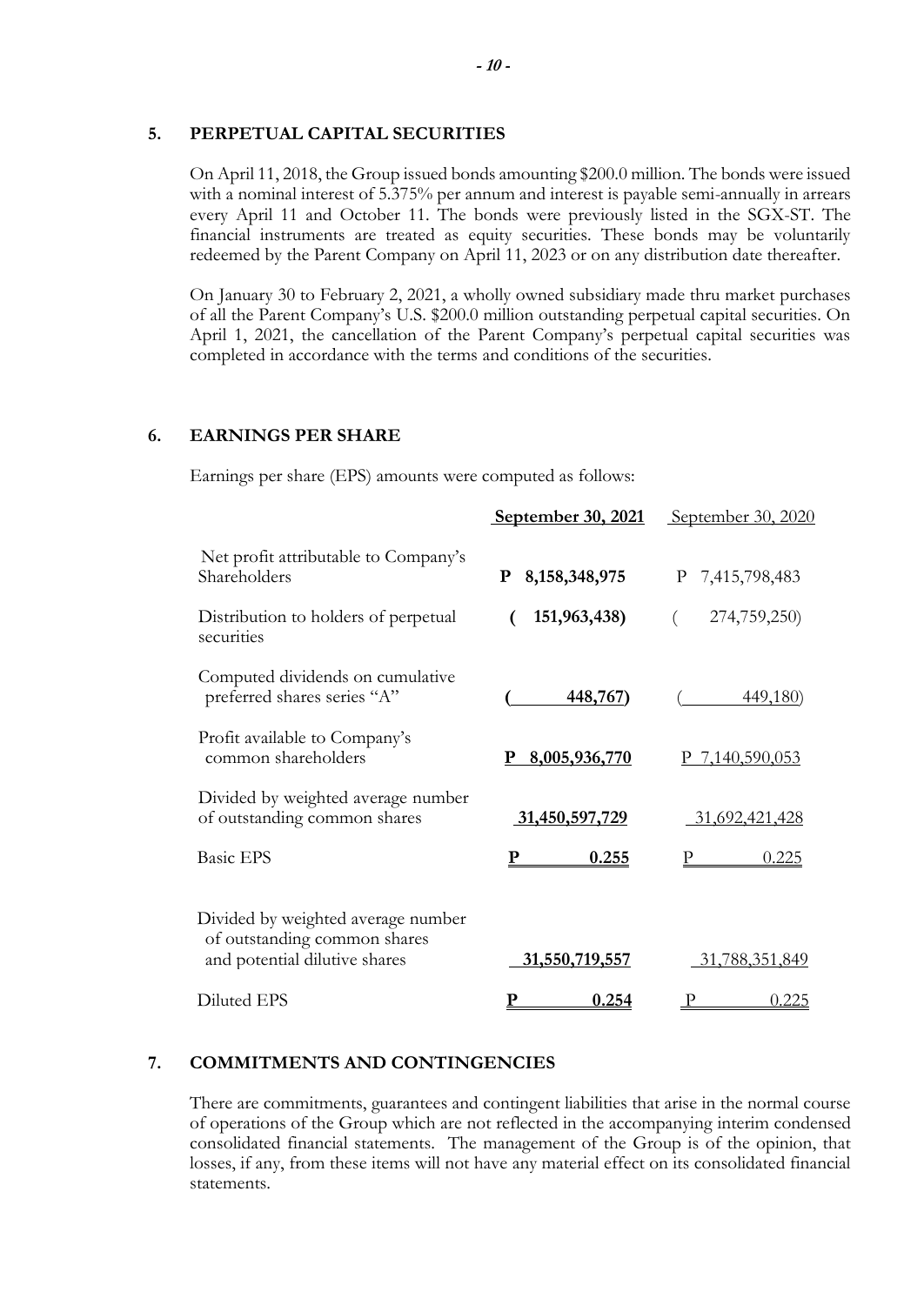In addition, there are no material off-balance sheet transactions, arrangements, obligations and other relationships of the Group with unconsolidated entities or other persons created during the reporting period.

## **8. SEASONAL FLUCTUATIONS**

There were no seasonal aspects that had a material effect on the financial condition or results of operations of the Group.

## **9. RISK MANAGEMENT OBJECTIVES AND POLICIES**

The Group has various financial instruments such as cash and cash equivalents, financial assets at fair value through other comprehensive income (FVOCI), interest-bearing loans and borrowings, bonds payable, trade receivables and payables which arise directly from the Group's business operations. The financial liabilities were issued to raise funds for the Group's capital expenditures.

Exposure to currency, interest rate, credit, liquidity and equity risk arise in the ordinary course of the Group's business activities. The main objective of the Group's risk management is to identify, monitor, and minimize those risks and to provide cost with a degree of certainty.

The Group does not actively engage in the trading of financial assets for speculative purposes.

## **9.1 Foreign Currency Sensitivity**

Most of the Group's transactions are carried out in Philippine peso, its functional currency. Exposures to currency exchange rates arise mainly from the Group's U.S. dollar-denominated cash and cash equivalents, loans and bonds payable which have been used to fund new projects and for general corporate purposes.

Exposures to foreign exchange rates vary during the period depending on the volume of overseas transactions and mainly affect consolidated profit or loss of the Group. There are no material exposures on foreign exchange rate that affect the Group's consolidated other comprehensive income (loss).

## **9.2 Interest Rate Sensitivity**

The Group's interest risk management policy is to minimize interest rate cash flow risk exposures to changes in interest rates. The Group maintains a debt portfolio unit of both fixed and floating interest rates. Most long-term borrowings are subject to fixed interest rate while other financial assets are subject to variable interest rates.

The Group manages its interest risk by leveraging the fixed interest rate debt obligations over the floating interest rate debt obligations in its debt portfolio.

## **9.3 Credit Risk**

The Group's credit risk is attributable to trade receivables, rental receivables and other financial assets. The Group maintains defined credit policies and continuously monitors defaults of customers and other counterparties, identified either individually or by group, and incorporate this information into its credit risk controls. Where available at a reasonable cost, external credit ratings and/or reports on customers and other counterparties are obtained and used. The Group's policy is to deal only with creditworthy counterparties. In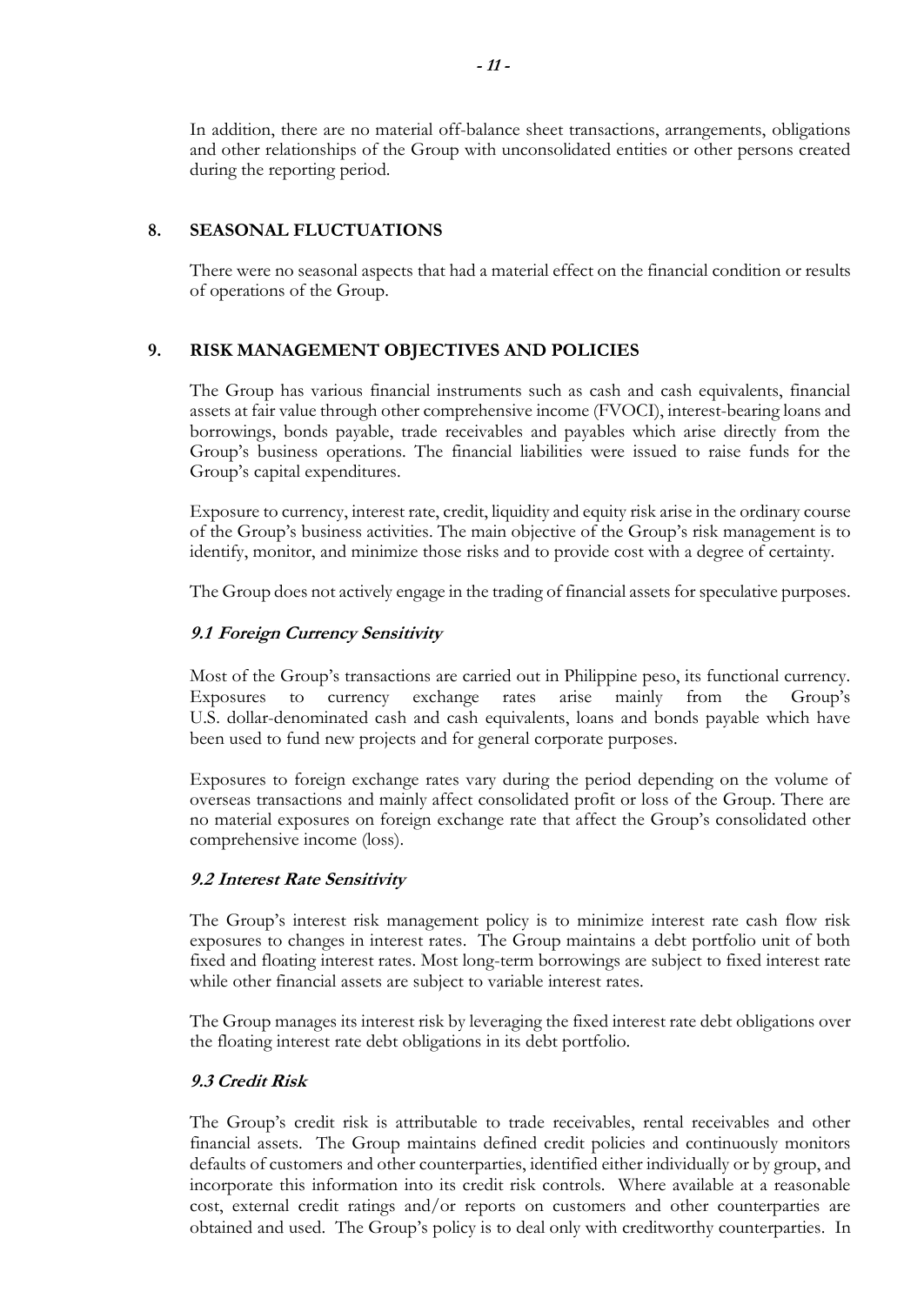addition, for a significant proportion of sales, advance payments are received to mitigate credit risk.

#### **9.4 Liquidity Risk**

The Group manages its liquidity needs by carefully monitoring scheduled debt servicing payments for long-term financial liabilities as well as cash outflows due in a day-to-day business. Liquidity needs are monitored in various time bands, on a day-to-day and week-to-week, as well as on the basis of a rolling 30-day projection. Longterm needs for a nine-month and a one-year period are identified monthly.

The Group maintains cash to meet its liquidity requirements for up to 60-day periods. Excess cash are invested in time deposits or short-term marketable securities. Funding for longterm liquidity needs is additionally secured by an adequate amount of committed credit facilities and the ability to sell long-term financial assets.

#### **9.5 Other Price Risk Sensitivity**

The Group's market price risk arises from its financial assets at FVOCI carried at fair value. It manages its risk arising from changes in market price by monitoring the changes in the market price of the investments.

The investments in listed equity securities are considered long-term strategic investments. In accordance with the Group's policies, no specific hedging activities are undertaken in relation to these investments. The investments are continuously monitored and voting rights arising from these equity instruments are utilized in the Group's favor.

### **10. CATEGORIES AND FAIR VALUES OF FINANCIAL ASSETS AND LIABILITIES**

#### **10.1 Carrying Amounts and Fair Values by Category**

The carrying amounts and fair values of the categories of financial assets and liabilities presented in the consolidated statements of financial position are shown below.

|                                             | September 30, 2021 (Unaudited)   |                                  | December 31, 2020 (Audited) |                   |
|---------------------------------------------|----------------------------------|----------------------------------|-----------------------------|-------------------|
|                                             | <b>Carrying Values</b>           | <b>Fair Values</b>               | Carrying Values             | Fair Values       |
| <b>Financial Assets</b>                     |                                  |                                  |                             |                   |
| Financial assets at amortized cost:         |                                  |                                  |                             |                   |
| Cash and cash equivalents                   | P 28,880,699,527                 | P28,880,699,527                  | P 40,166,755,908 P          | 40,166,755,908    |
| Trade and other receivables                 | 47, 453, 176, 302                | 47,807,781,338                   | 43,837,353,550              | 44,051,691,412    |
| Guarantee deposits                          | 1,007,833,468                    | 1,007,833,468                    | 1.186.605.535               | 1,186,605,535     |
|                                             | P 77,341,709,297                 | P 77,696,314,333                 | 85,190,714,993              | 85,405,052,855    |
| Financial assets at fair value through      |                                  |                                  |                             |                   |
| other comprehensive income -                |                                  |                                  |                             |                   |
| Equity securities                           | 4,948,059,949                    | P 4,948,059,949                  | 4,174,886,430<br>P          | 4,174,886,430     |
| <b>Financial Liabilities</b>                |                                  |                                  |                             |                   |
| Financial liabilities at amortized cost:    |                                  |                                  |                             |                   |
| Interest-bearing loans and                  |                                  |                                  |                             |                   |
| borrowings                                  | P 47,435,873,112                 | P48,545,044,557                  | P 45,578,166,417 P          | 48,094,617,843    |
| Bonds payable                               | 41,379,355,424                   | 46, 192, 298, 597                | 40,282,855,986              | 43,032,299,663    |
| Redeemable preferred shares                 | 503,195,160                      | 503,195,160                      | 503,195,160                 | 503,195,160       |
| Trade and other payables                    | 23,098,273,583                   | 23,098,273,583                   | 22,701,125,783              | 22,701,125,783    |
| Advances from subsidiaries, associate       |                                  |                                  |                             |                   |
| and other related parties                   | 2,651,707,676                    | 2,651,707,676                    | 2,683,950,114               | 2,683,950,114     |
| Lease liabilities                           | 570,822,064                      | 570,822,064                      | 587,616,971                 | 587,616,971       |
| Subscription payable                        | 1,114,665,008                    | 1,114,665,008                    | 1,114,665,008               | 1,114,665,008     |
| Other liabilities                           | 4,680,327,191                    | 4,680,327,191                    | 5,333,560,001               | 5,333,560,001     |
|                                             | P <sub>121</sub> , 434, 219, 218 | P <sub>127</sub> , 356, 333, 836 | P118,785,135,440            | P 124,051,030,543 |
| Financial liabilities at fair value through |                                  |                                  |                             |                   |
| profit or $loss -$                          |                                  |                                  |                             |                   |
| Derivative liabilities                      | 219,690,110                      | 219,690,110<br>Р                 | 758,026,441                 | 758,026,441       |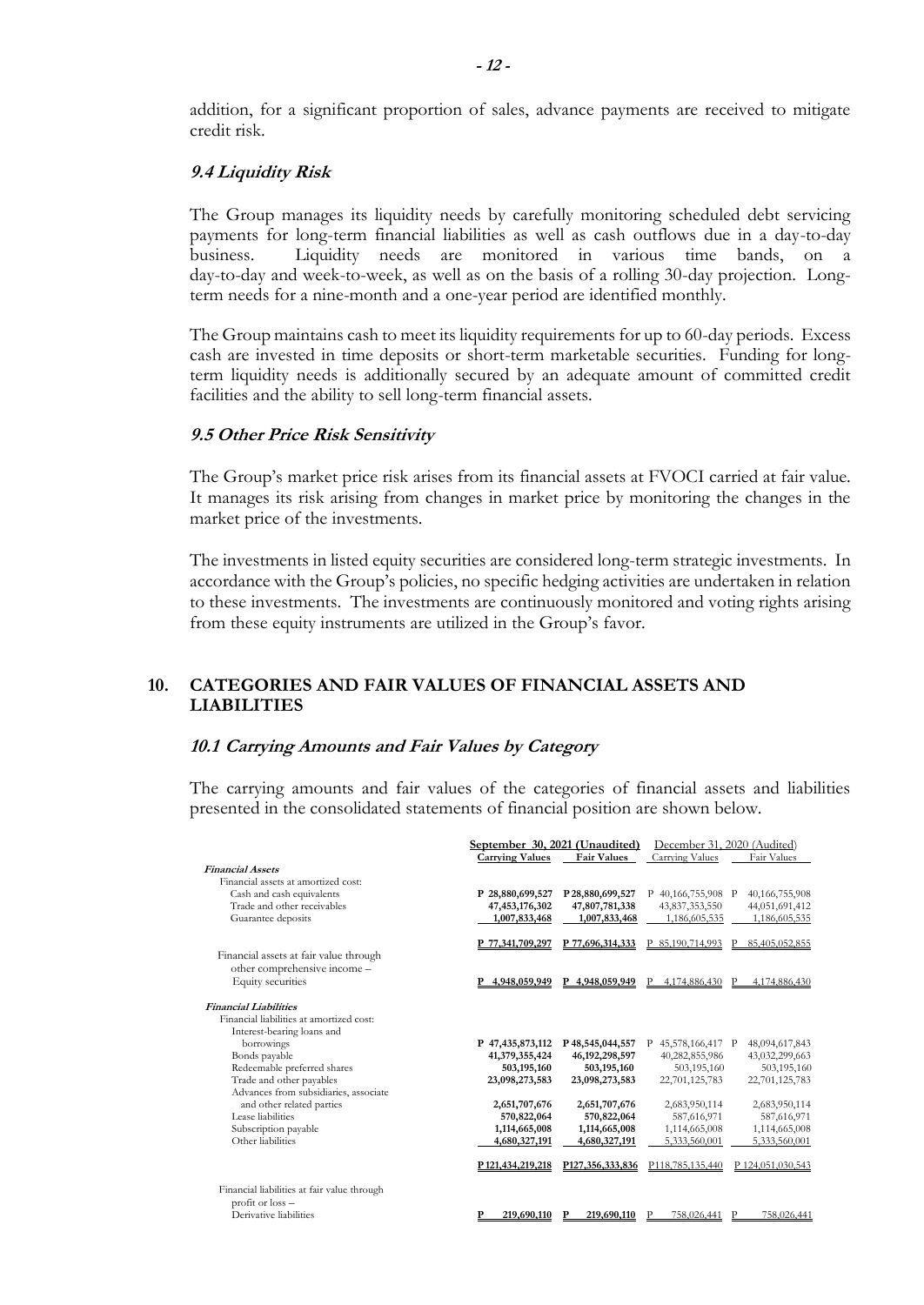## **10.2 Fair Value Hierarchy**

The Group uses the following hierarchy level in determining the fair values that will be disclosed for its financial instruments.

- a) Level 1: quoted prices (unadjusted) in active markets for identical assets or liabilities that an entity can access at the measurement date;
- b) Level 2: inputs other than quoted prices included within Level 1 that are observable for the asset or liability, either directly (i.e., as prices) or indirectly (i.e., derived from prices); and,
- c) Level 3: inputs for the asset or liability that are not based on observable market data (unobservable inputs).

The level within which the asset or liability is classified is determined based on the lowest level of significant input to the fair value measurement. Except for Php2.24 billion and Php27.45 million financial assets at FVOCI categorized in Level 2 and Level 3, respectively, all other financial assets at FVOCI are categorized in Level 1.

For assets and liabilities that are recognized at fair value on a recurring basis, the Group determines whether transfers have occurred between levels in the hierarchy by re-assessing categorization (based on the lowest level input that is significant to the fair value measurement as a whole) at the end of each reporting period.

### **11. OTHER MATTERS**

#### **11.1 Property-for-Share Swap**

On April 7, 2021, the BOD of the Company approved the Property-for-Share Swap transaction with MREIT. Under the Deed of Exchange, the Company shall transfer, assign and convey absolutely in favor of MREIT all of its rights, title and interest to certain investment properties with carrying amount of Php9.20 billion in full payment of its additional subscription of 1,282,120,381 common shares with a par value of P1 per share.

The SEC certified approval of the valuation of the Property-for-Share Swap on June 2021; hence the issuance of additional common shares to the company was consummated. Accordingly, the company's direct ownership interest increased to 99.61% of the total issued and outstanding capital stock of MREIT.

## **11.2 MREIT Listing Application**

On June 16, 2021, MREIT filed its application for a real estate investment trust (REIT) offering to the SEC in accordance with Republic Act No. 9856, otherwise known as the *Real Estate Investment Trust Act of 2009.* This includes the listing of its 2,532,121,381 existing common shares, which includes the Secondary Offer Shares of 844,300,000 common shares with an Overallotment Option of up to 105,537,500 common shares to be offered and sold by the Company to the public, under the Main Board of the PSE. The PSE approved the listing application of MREIT on August 9, 2021.

Also on June 16, 2021, MREIT filed a Registration Statement covering the registration of 2,532,121,381 existing common shares, in accordance with the requirements of the SEC's Securities Regulation Code. The Registration Statement was rendered effective on September 13, 2021.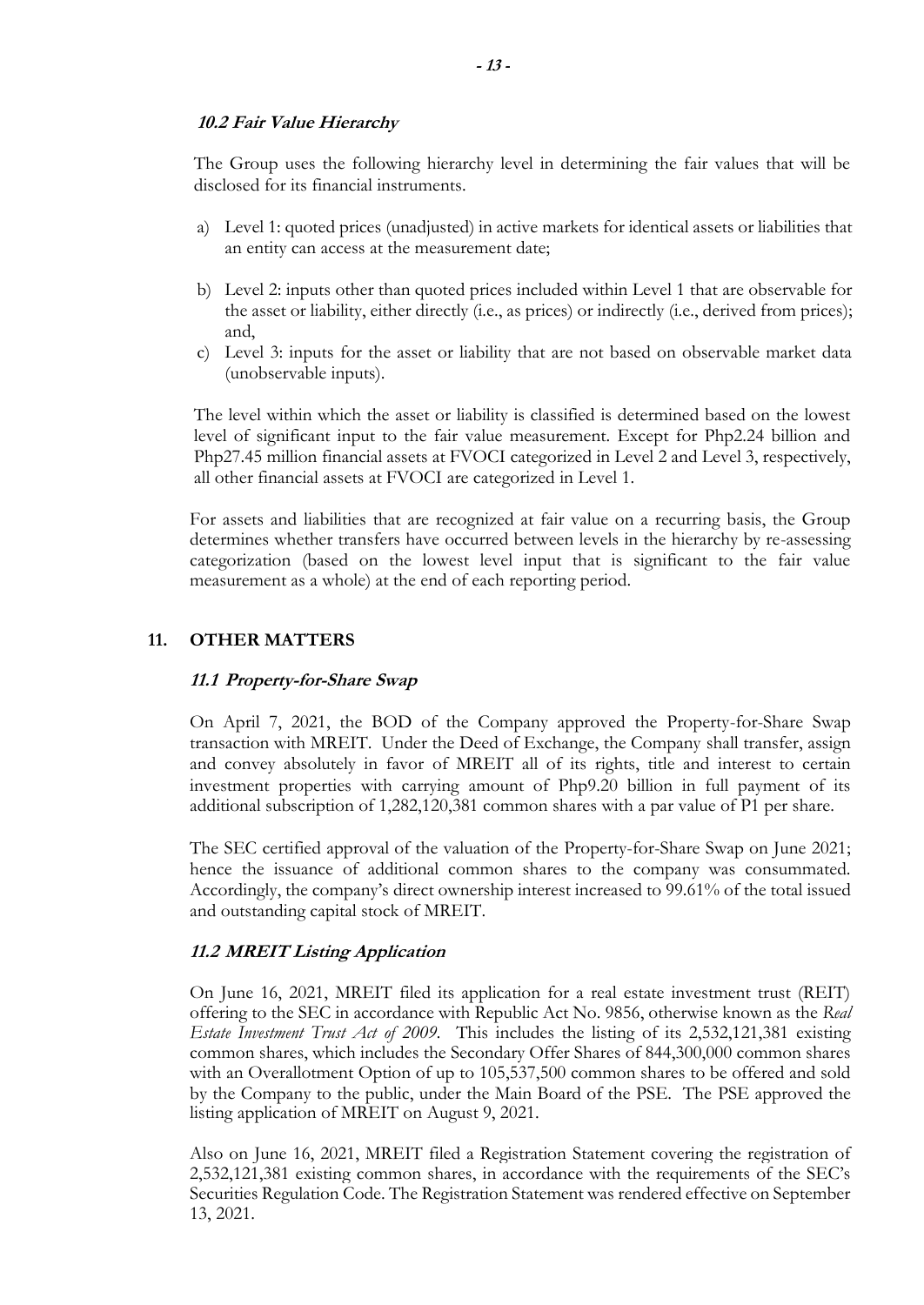On October 1, 2021, MREIT was listed as REIT under the Main Board of PSE and the Secondary Offer Shares of 844,300,000 common shares held by the Company were sold to the public at a price of P16.10 per share.

#### **11.3 Continuing Impact of COVID-19**

The COVID-19 pandemic started to become widespread in the Philippines in early March 2020. The measures taken by the government to contain the virus have affected economic conditions and the Group's business operations. This resulted in a wide-ranging business suspension – disrupting the supply chains, affecting production and sales across a range of industries, and weakening the stock market. Work stoppage on construction sites and slowdown on the supply chain lead to delays on the targeted completion and turnover of projects. The imposition of community quarantine also requires the temporary adjustment of mall operating hours and has led to reduced foot traffic. Likewise, travel restrictions have resulted into a reduction in hotel occupancies. The pandemic still ensues as of September 30, 2021 and thereafter.

In the latter part of June 2021, the Government placed National Capital Region (NCR) and neighboring provinces of Rizal and Bulacan under general community quarantine (GCQ) with some restrictions, and the provinces of Laguna and Cavite under GCQ with heightened restrictions from July 1, 2021 until July 15, 2021. NCR's GCQ classification was then extended from July 16, 2021 to July 30, 2021. NCR is placed under GCQ with heightened restrictions from July 30, 2021 to August 5, 2021. On August 6, 2021 to August 20, 2021 NCR is placed under ECQ while MECQ from August 21, 2021 to September 7, 2021. From September 8, 2021 to September 30, 2021 NCR is placed under GCQ but with localized (granular) lockdown system. After which, new quarantine classifications were imposed and NCR is placed under Alert level 4 starting October 1, 2021 to October 15, 2021. On October 16, 2021 to November 4, 2021 classification was lowered to Alert level 3 and Alert level 2 from November 5, 2021 to November 21, 2021.

The Group will continue to conduct its business while placing paramount consideration on the health and welfare of its employees, customers, and other stakeholders. The Group has implemented measures to mitigate the transmission of COVID-19, such as by adjusting operating hours, making hand sanitizers available within its properties, increasing the frequency of disinfection of facilities, limiting face-to-face meetings, requiring temperature checks for employees and customers, and implementing health protocols for employees. The Group also activated business continuity plans, both at the corporate and business operations levels, and conducted scenario planning and analysis to prepare for various eventualities.

Management currently believes that it has adequate liquidity and the appropriate business plans to continue to operate the business while mitigating the risks associated with COVID-19. While the ultimate impact of the pandemic is highly uncertain and subject to change, the improvement in vaccination rates particularly in the NCR and the lowering of alert levels is expected to provide a boost to consumer confidence and positively impact the Group's operations. The Group continuously monitors the impact of COVID-19 to its business segments and stakeholders and is prepared to take actions to ensure the sustainability of its businesses.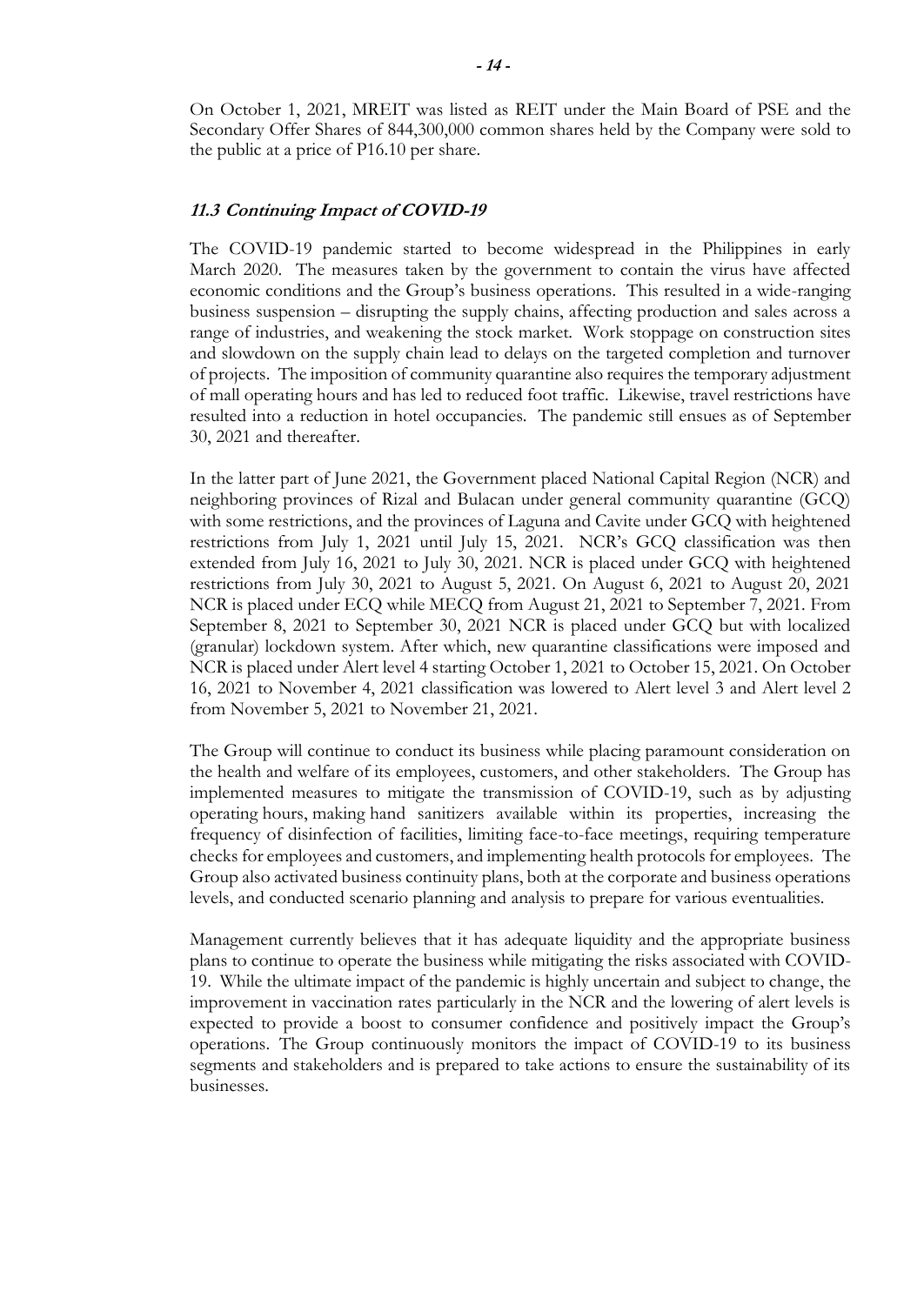## **Management's Discussion and Analysis of Results of Operations and Financial Condition**

### **Results of Operations**

## **(Based on Financial Statements adopted in accordance with the Philippine Financial Reporting Standards)**

### **Review of September 30, 2021 versus September 30, 2020**

Megaworld, the country's largest developer of integrated urban townships, saw its net income increased by 6.19% to Php8.61 billion in the third quarter of 2021 from Php8.11 billion during the same period last year.

Net income attributable to parent company stood at Php8.16 billion, increased by 10.01% from Php7.42 billion last year.

Megaworld's consolidated revenues increased by 10.33% from Php33.42 billion in the third quarter of 2020 to Php36.87 billion during the same period this year.

**Development.** Among product portfolios, the bulk of consolidated revenues came from the sale of condominium units and commercial lot, comprising 62.78% of total revenues. Real estate sales led the recovery as it increased by 21.44%, amounting to Php23.15 billion and Php19.06 billion for the third quarters of the years 2021 and 2020, respectively. The Group's registered sales mostly came from the following projects: San Antonio Residence, Uptown Parksuites Tower 1&2, Park McKinley West, Gentry Manor, Grand Westside Hotel, The Palladium, The Ellis, The Albany-Yorkshire & Kingsley, Iloilo Boutique Hotel, Manhattan Plaza Tower 1, Bayshore Residential Resort 2 Phase 2, Eastwood Le Grand Tower 2, St. Moritz Private Estate 2, Maple Grove Commercial District, Eastwood Global Plaza Luxury Residence, Savoy Hotel Mactan Newtown, Lafayette Park Square, and Manhattan Heights Tower B.

**Leasing.** The Group's rental businesses, comprising of office and lifestyle mall leasing, registered a 9.10% decline, reaching Php9.62 billion in the third quarter of 2021 from the previous year's Php10.59 billion. This contributed 26.10% of the total consolidated revenues for the first nine months of the year.

**Hotel Operations.** The Group's revenues attributable to hotel operations posted an amount of Php1.28 billion during the third quarter of 2021 with an increase of 9.28% from Php1.17 billion for the same period last year.

Total costs and expenses amounted to Php28.26 billion in the third quarter of 2021, an increase by 11.65% from Php25.31 billion in the same period last year. Interest and other charges – net increased by 44.21%, amounting to Php3.19 billion this third quarter 2021 from Php2.21 billion in the same period last year. Tax expense in the third quarter of 2021 amounting to Php2.16 billion resulted to a decrease of 22.10% from the same period last year's reported amount of Php2.77 billion due to lower income tax rate following the implementation of CREATE law.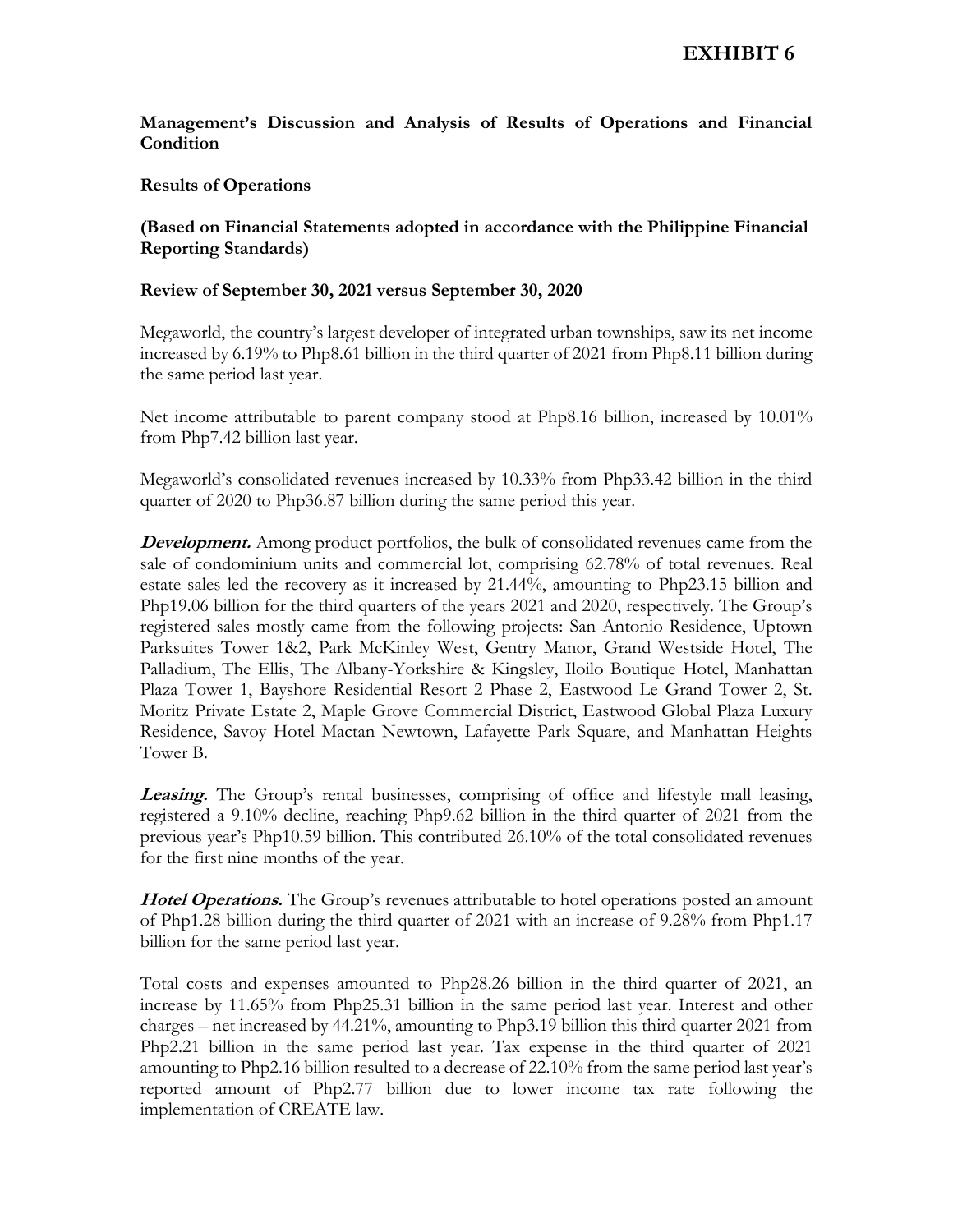There were no seasonal aspects that had a material effect on the financial condition or financial performance of the Group. Neither were there any trends, events or uncertainties that have had or that are reasonably expected to have a material impact on net sales or revenues or income from continuing operations. The Group is not aware of events that will cause material change in the relationship between costs and revenues.

There are no significant elements of income or loss that did not arise from the Group's continuing operations.

## **Financial Condition**

The Group maintains a prudent financial policy as it engages to a more competitive and challenging environment. The Group's Statements of Financial Position reflects stable financial growth. Total resources as at September 30, 2021 amounted to Php377.55 billion, posting an increase of 0.50% compared to Php375.69 billion as at December 31, 2020.

The Group shows steady liquid position as at September 30, 2021 by having its current assets at Php204.78 billion as against its current obligations at Php61.28 billion. Current assets posted a decrease of 2.80% from December 31, 2020 balance of Php210.67 billion. Current obligations reflected a decrease of 15.74% from December 31, 2020 balance of Php72.72 billion.

Cash and cash equivalents decreased by 28.10% from Php40.17 billion as at December 31, 2020 to Php28.88 billion as at September 30, 2021. Current and non-current trade and other receivables – net increased by 8.25%, amounting to Php47.45 billion as at September 30, 2021 compared to Php43.84 billion as at December 31, 2020. Contract assets increased by 6.80%, amounting to Php20.70 billion as at September 30, 2021 compared to Php19.38 billion as at December 31, 2020. Inventories increased by 3.25% from Php106.13 billion as at December 31, 2020 to Php109.58 billion as at September 30, 2021. This includes raw land for residential development and property development cost reclassified due to adoption PFRS 15 and PIC Q&As 2018-11, 2018-15 and 2018-12. Investment properties – net increased by 1.99% amounting to Php117.27 billion in September 30, 2021 from Php114.98 billion in December 31, 2020. This includes raw land and property development cost for office and commercial development reclassified due to adoption of PIC Q&As 2018-11, 2018-15 and 2018-12.

Trade and other payables amounted to Php23.59 billion and Php23.33 billion as at September 30, 2021 and December 31, 2020, respectively, reflecting an increase of 1.11%. Contract liabilities increased by 6.88%, amounting to Php6.25 billion as at September 30, 2021 compared to Php5.84 billion as at December 31, 2020. Total current and non-current customers' deposits as at September 30, 2021 amounted to Php13.64 billion compared Php14.69 billion as at December 31, 2020 with 7.12% decrease.

The interest-bearing loans and borrowings current and non-current amounted to Php47.44 billion and Php45.58 billion for September 30, 2021 and December 31, 2020, respectively, reflecting an increase of 4.08%. Bonds payable increased by 2.72%, amounting to Php41.38 billion as at September 30, 2021 compared to Php40.28 billion as at December 31, 2020. Total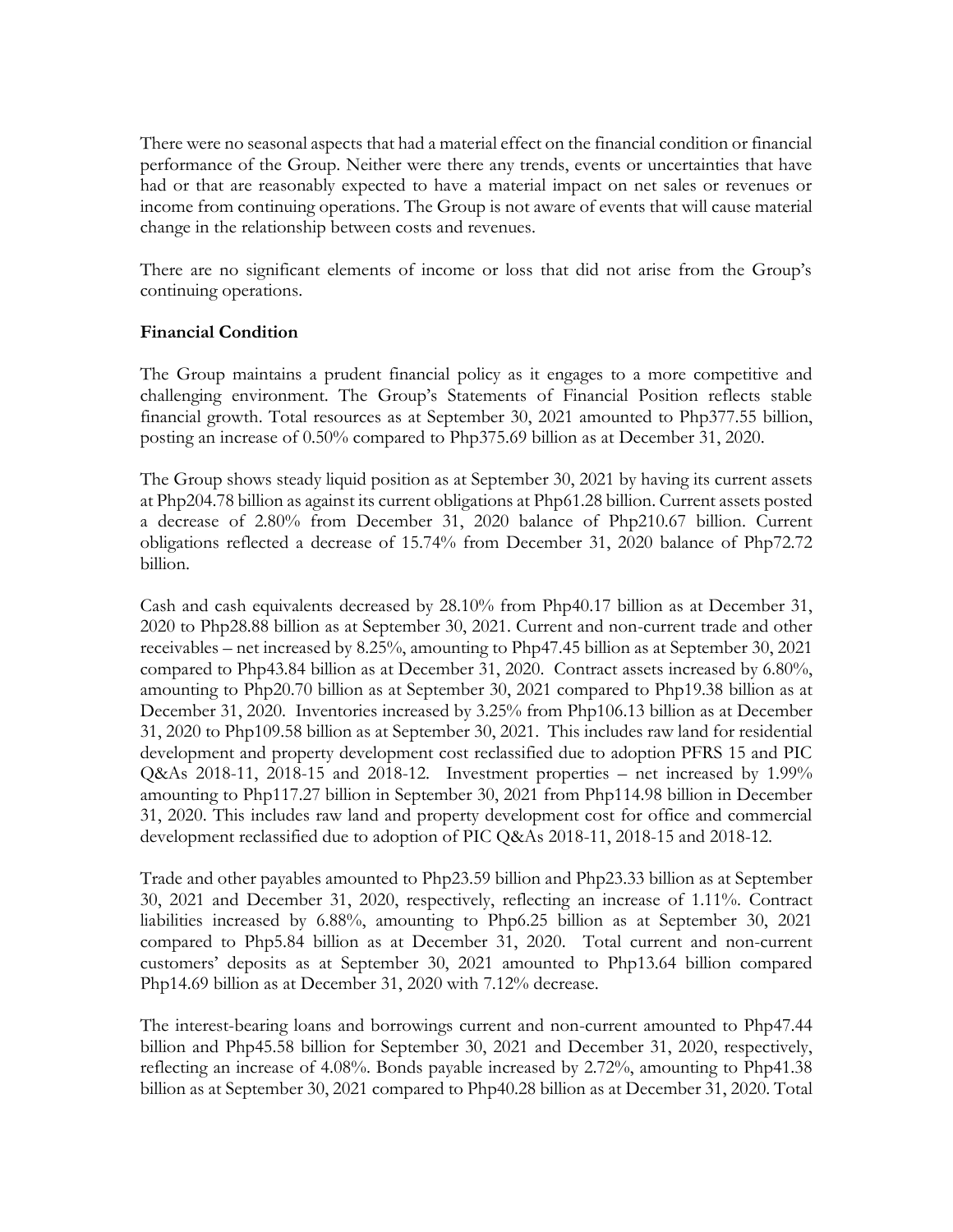other liabilities amounted to Php16.75 billion from Php17.69 billion as at September 30, 2021 and December 31, 2020, respectively, translating to a decrease of 5.32%.

Total Equity (including non-controlling interests) decreased by 0.35% from Php212.53 billion as at December 31, 2020 to Php211.79 billion as at September 30, 2021.

The top five (5) key performance indicators of the Group are shown below:

|                             |                    | September 30, 2021 December 31, 2020 |
|-----------------------------|--------------------|--------------------------------------|
| Current Ratio *1            | 3.34:1.00          | 2.90:1.00                            |
| Debt to Equity Ratio *2     | 0.42:1.00          | 0.40:1.00                            |
| Net Debt to Equity Ratio *3 | 0.28:1.00          | 0.22:1.00                            |
|                             | September 30, 2021 | September 30, 2020                   |
| Return on Assets *4         | $2.29\%$           | $2.24\%$                             |
| Return on Equity *5         | $4.41\%$           | $4.09\%$                             |

*\*1 – Current Assets / Current Liabilities*

*\*2 – Total Debt / Equity (Total debt includes interest bearing loans and borrowings and bonds payable) \*3 – Net Debt / Equity (Net debt is total debt less cash and cash equivalents) \*4 – Net Profit / Average Total Assets* 

*\*5 – Net Profit / Average Equity (Computed using figures attributable only to parent company shareholders)*

With its strong financial position, the Group will continue investing in and pursuing expansion activities as it focuses on identifying new markets, maintaining established markets and tapping business opportunities.

## **Material Changes in the Year 2021 Financial Statements (Increase/decrease of 5% or more versus December 31, 2020)**

## **Statements of Financial Position**

28.10% decrease in cash and cash equivalents Mainly due to market purchases by a subsidiary of all outstanding perpetual capital securities of the parent company and capital expenditures for business expansion

8.25% increase in current and noncurrent trade and other receivables – net Pertains mainly to receivables from sales and rental during the period

6.80% increase in contract asset Represents excess of progress of work over the right to an amount of consideration

6.02% decrease in prepayments and other assets This includes last year's deposit for cancellation of perpetual securities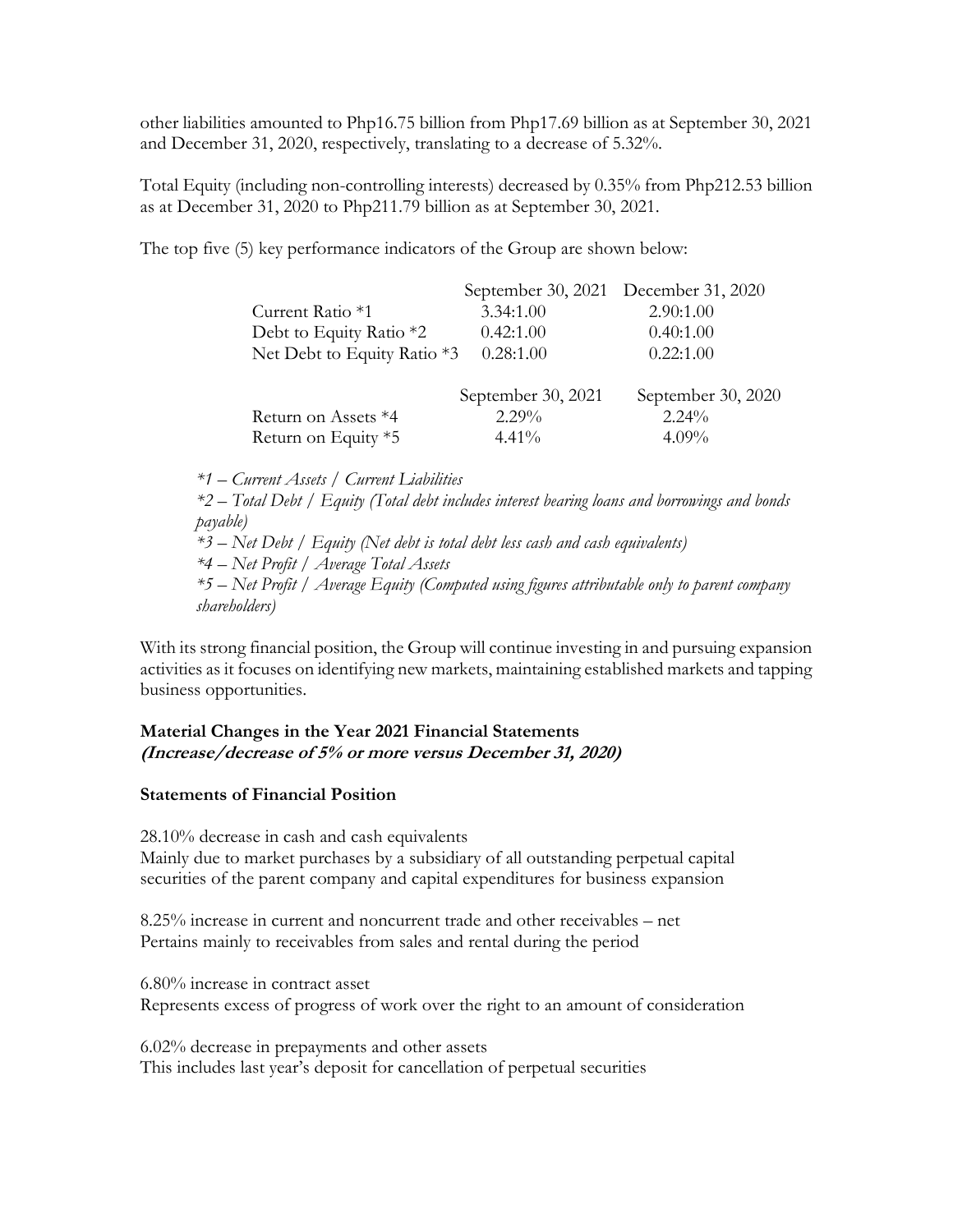48.35% increase in advances to landowners and joint ventures Due to additional advances made to landowners and co-venturer

18.52% increase in financial assets at fair value through other comprehensive income Due to new investment and changes in the fair value of shares

13.70% decrease in investments in associates Due to incurred net losses of associates

5.88% increase in deferred tax assets Due to higher deferred tax assets on taxable temporary differences

6.88% increase in contract liabilities - net Represents excess of collection over the progress of work

7.12% decrease in customers' deposits Pertains to amounts received from customers for sale of residential lots and condominium units not yet qualified for sales recognition

88.20% decrease in income tax payable Due to lower tax rate following the implementation of CREATE law

10.29% increase in deferred tax liabilities – net Pertains to tax effects of taxable and deductible temporary differences

5.32% decrease in other current and noncurrent liabilities – net Mainly due to decrease in commission payable

## *(***Increase/decrease of 5% or more versus September 30, 2020)**

#### **Statements of Income**

21.44% increase in sales Higher sales bookings resulting from improved construction activities

9.10% decrease in rental income Mainly due to lower revenue from mall rentals because of the limited mall operations resulting from quarantine restrictions

9.28% increase in hotel operations Due to opening of new hotel and improved occupancy of existing in-city hotels as they continue to accept bookings for quarantine services

420.62% increase in equity share in net losses of associates Mainly due to incurred losses of associates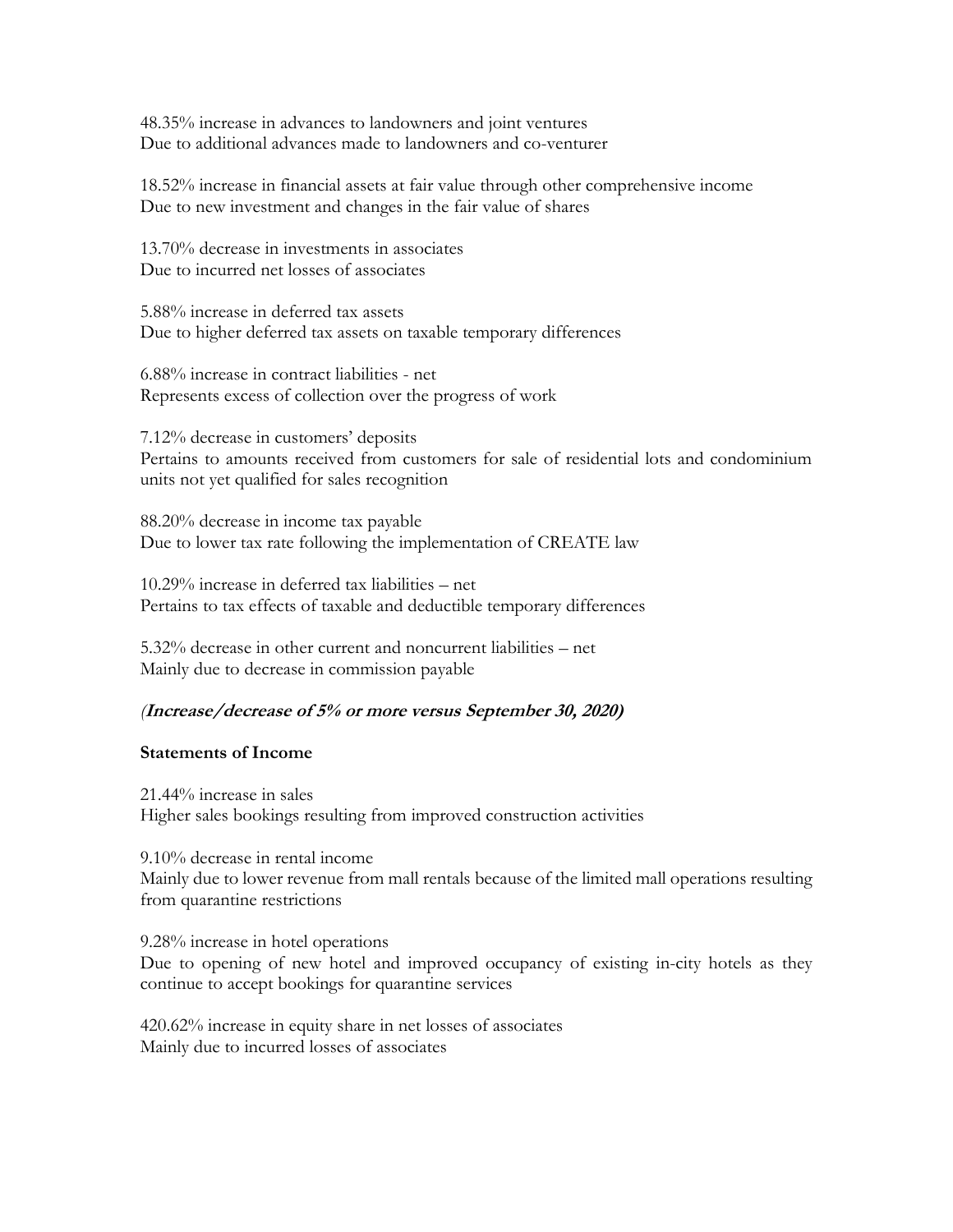17.90% increase in cost of sales

Higher sales bookings resulting from higher percentage of project completion and improved construction activities

7.80% increase in cost of hotel operations Represents direct costs attributable to hotel operations

44.21% increase in interest and other charges-net Mainly due to foreign currency loss during the period

22.10% decrease in income tax expense Due to lower tax rate following the implementation of CREATE law

There are no other significant changes in the Group's financial position (5% or more) and condition that will warrant a more detailed discussion. Further, there are no material events and uncertainties known to management that would have impact or change the reported financial information and condition on the Group.

There are no known trends or demands, commitments, events or uncertainties that will result in or that are reasonably likely to result in increasing or decreasing the Group's liquidity in any material way. The Group does not anticipate having any cash flow or liquidity problems. The Group is not in default or breach of any note, loan, lease or other indebtedness or financing arrangement requiring it to make payments.

There are no material off-balance sheet transactions, arrangements, obligations (including contingent obligations), and other relationships of the Group with unconsolidated entities or other persons created during the reporting period.

The Group has no unusual nature of transactions or events that affects assets, liabilities, equity, net income or cash flows.

There were no seasonal aspects that had a material effect on the financial condition or results of operations of the Group.

There were no known material events subsequent to the end of the period that have not been reflected in the Group's Financial Statements as at third quarter of 2021.

There were no changes in estimates of amount reported in the current financial year or changes in estimates of amounts reported in prior financial years.

There was no contingent liability reflected in the most recent annual financial statement, the same in the consolidated financial statements as at third quarter of 2021.

There are no commitments, guarantees and contingent liabilities that arise in the normal course of operations of the Group which are not reflected in the accompanying consolidated financial statements. There were no other material issuances, repurchases or repayments of debt and equity securities.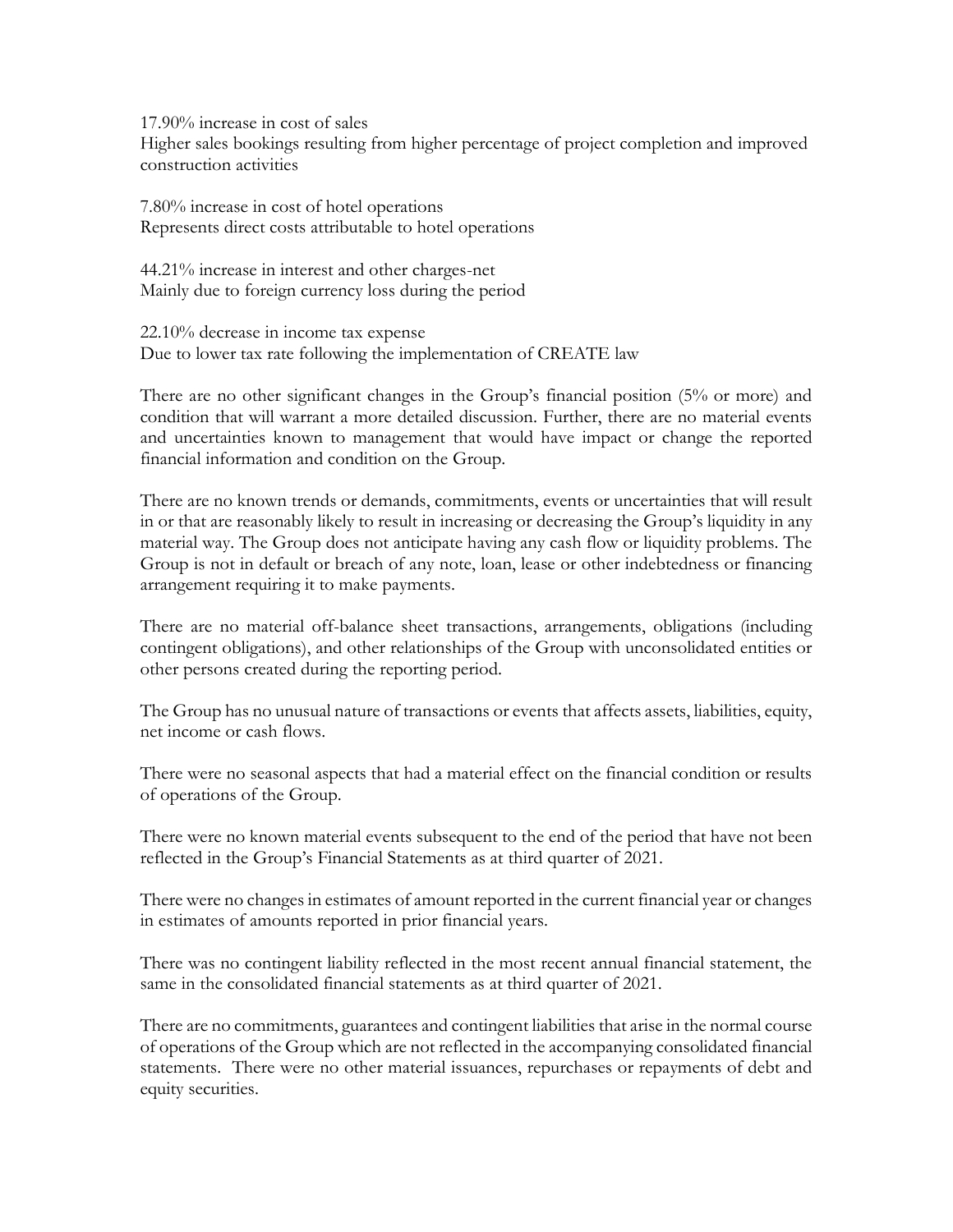## **MEGAWORLD CORPORATION AND SUBSIDIARIES**

**Aging of Accounts Receivables September 30, 2021 (In thousand pesos)**

|                             |              |                    |            |            |            |         | Past due         |
|-----------------------------|--------------|--------------------|------------|------------|------------|---------|------------------|
|                             | <b>TOTAL</b> | CURRENT/           |            |            | 7 Months - | Above   | accounts & items |
|                             |              | <b>NOT YET DUE</b> | 1-3 Months | 4-6 Months | 1 Year     | 1 Year  | in Litigation    |
| <b>Type of Receivables:</b> |              |                    |            |            |            |         |                  |
|                             |              |                    |            |            |            |         |                  |
| Trade and other receivables | 47,453,177   | 44,480,490         | 1,152,818  | 585,224    | 711,129    | 523,516 |                  |
|                             |              |                    |            |            |            |         |                  |
|                             |              |                    |            |            |            |         |                  |

# **EXHIBIT 7**